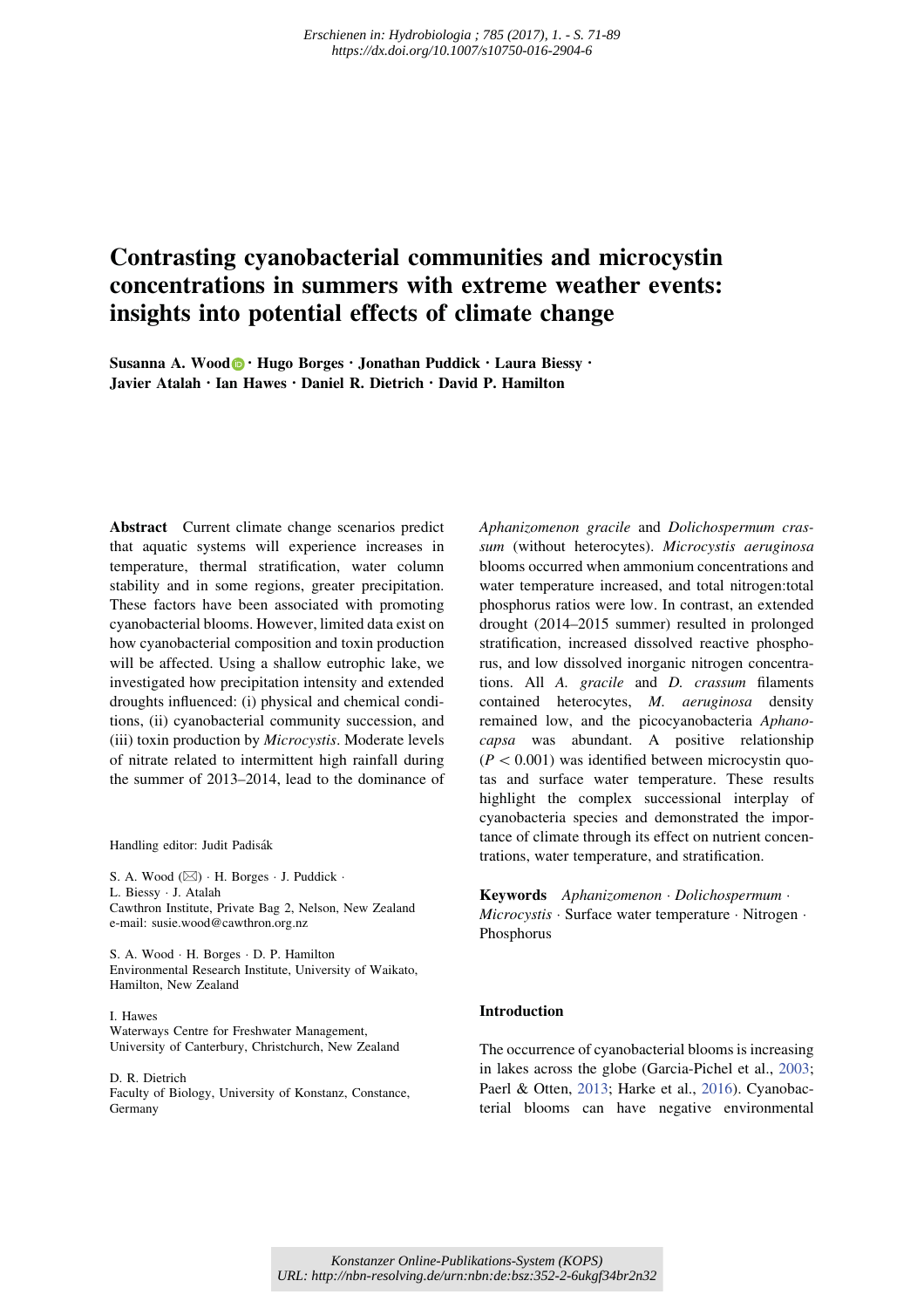impacts including reductions in water clarity and dissolved oxygen, which may suppress macrophyte growth and affect invertebrates and fish (Smith, 2003; Paerl, 2014). Many bloom-forming species also produce natural toxins (cyanotoxins) which pose chronic and acute health risks to humans and animals (Chorus, 2001; Codd et al., 2005). Blooms and their associated toxins also have economic and social consequences such as loss of tourism opportunities and increased costs associated with technical upgrades to water treatment plants and additional surveillance responsibilities (Kouzminov et al., 2007; Steffensen, 2008; Hamilton et al., 2014).

Increases in anthropogenic eutrophication have historically been considered to be the main drivers of cyanobacterial proliferations, with the relative importance of both nitrogen (N) and phosphorus (P) inputs debated for many decades (e.g. Smith, 1983; Lewis & Wurtsbaugh, 2008; Schindler et al., 2008; Conley et al., 2009; Ahn et al., 2011; Smith et al., 2016). In recent years, the impacts of global climate change on the distribution and intensity of cyanobacterial blooms has attracted considerable scientific and media attention (Paerl & Huisman, 2008, 2009; Brookes & Carey, 2011; Carey et al., 2012; Kosten et al., 2012; Paerl & Paul, 2012). Most climate change models predict that aquatic systems will experience increases in temperature, thermal stratification, and water column stability, all factors associated with promoting cyanobacterial blooms (Jöhnk et al., 2008; Wagner & Adrian, 2009; Trolle et al., 2010; Kosten et al., 2012). Less attention has been given to how other variables linked to climate change, such as variations in precipitation, extended droughts, or increased carbon dioxide levels, might affect cyanobacterial biomass (O'Neil et al., 2012; Reichwaldt & Ghadouani, 2012). For example, prolonged and intense precipitation events can mobilise nutrients and sediments on land and increase nutrient enrichment of receiving waterbodies (Paerl et al., 2006).

Understanding the effects of climate change on cyanobacterial blooms is complicated by successional patterns in cyanobacterial communities. For example, Fernández et al. (2015) tracked the succession of Microcystis spp. and Dolichospermum (basionym Anabaena) circinale (Rabenhorst ex Bornet & Flahault) P. Wacklin, L. Hoffmann & J. Komárek during a bloom, and identified P, temperature and solar radiation as key factors in regulating shifts in their relative composition. Despite this and other examples (e.g. RajaniemiWacklin et al., 2008; Ni et al., 2012; Cai & Kong, 2013), most research to date has focused on monospecific blooms with the consequence that knowledge on cyanobacterial succession is limited (Fernández et al., 2015). A further layer of complexity is that among cyanobacterial species known to produce cyanotoxins, both toxic and non-toxic genotypes can exist. Blooms are usually comprised both, and these can currently only be distinguished in the natural environment via molecular techniques (Kurmayer & Kutzenberger, 2003). Factors that promote one genotype to dominate over another are also largely unknown (Rinta-Kanto et al., 2009; Van de Waal et al., 2011), and predicting how these might shift with climate change is challenging (Wood et al., 2015). Furthermore, the amount of toxin produced by toxic strains is variable, and factors such as temperature (Dziallas & Grossart, 2011; Kleinteich et al., 2012) and nutrients (Harke & Gobler, 2013; Horst et al., 2014) may be involved in regulating production and therefore also influenced by climate change.

To date, most research investigating how variables linked with climate change might affect cyanobacterial biomass, species succession, genotype abundance, and toxin production has been based on models or culture-based studies, and there is uncertainty around the applicability of these data to real-world situations (Wood et al., 2015). Natural population surveys undertaken over consecutive years with contrasting and extreme climatic conditions may provide valuable insights and begin to address this uncertainty. Lake Rotorua (South Island, New Zealand; Fig. 1) is a shallow eutrophic lake which experiences annual cyanobacterial blooms between spring and autumn (Wood et al., 2011, 2012a). During the summer of 2013–2014, the North Canterbury region of New Zealand (where Lake Rotorua is situated) experienced a series of rainfall events including intense precipitation from tropical cyclones Lusi (March 2014) and Ita (April 2014) as they transitioned into sub-tropical weather systems over New Zealand. In contrast, this region experienced a severe drought in the summer of 2014–2015, with the second lowest total rainfall (over the summer period) measured since records began 75 years before present. These contrasting weather patterns provided a unique opportunity to explore how differences in climate affect physical and chemical parameters in a shallow eutrophic lake, and the subsequent influence on cyanobacterial biomass, community composition, and toxin concentrations.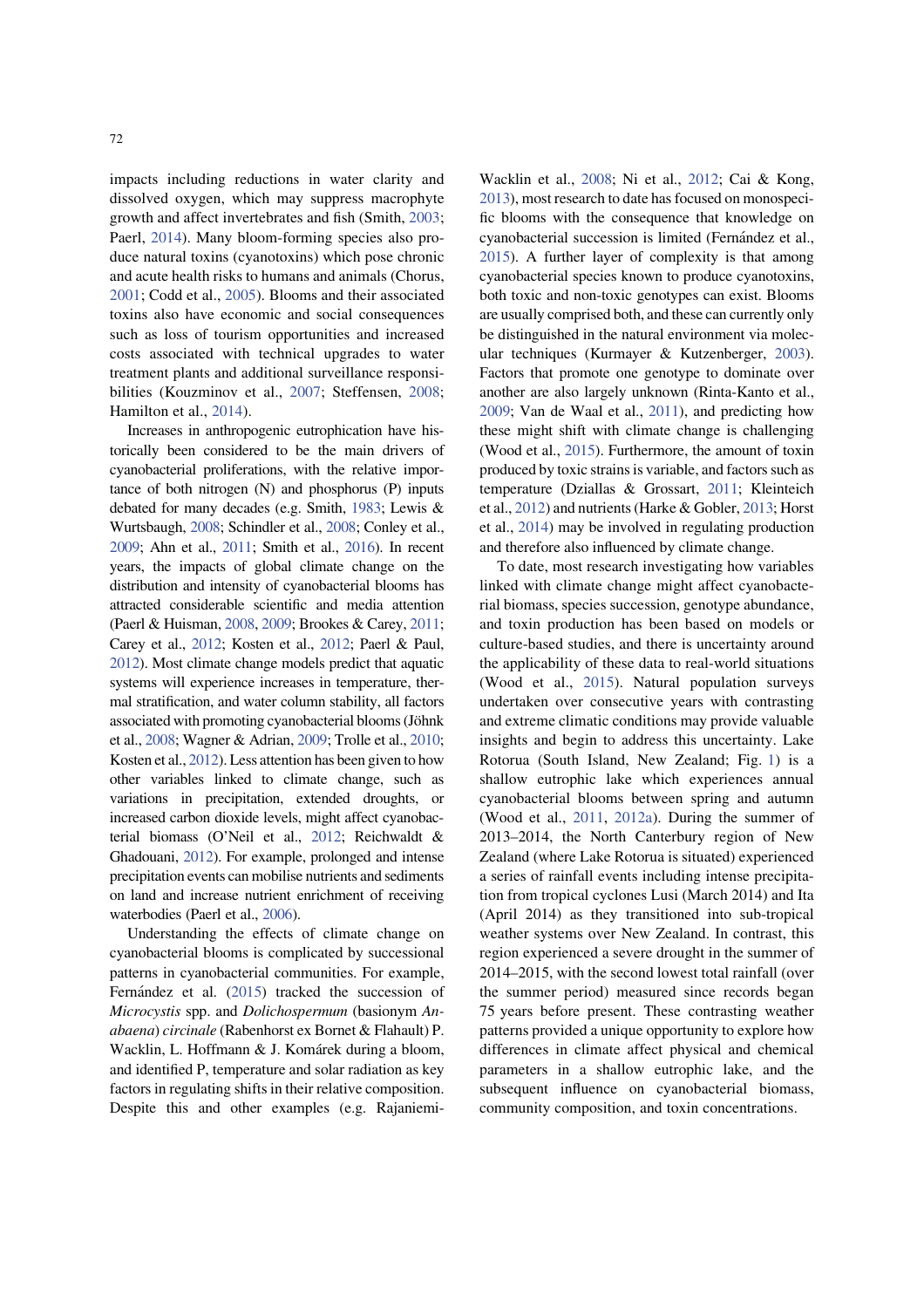Fig. 1 Map of Lake Rotorua (South Island, New Zealand) showing the sampling site and thermistor chain sites 1 (January–April 2014) and 2 (May 2014– May 2015). Inset map of New Zealand showing the location of the lake



The aim of this study was to use a dataset collected from Lake Rotorua at weekly or fortnightly intervals between January 2014 and May 2015 to address the following three questions: (i) How are physical and chemical conditions within a shallow eutrophic lake affected by contrasting temperature and precipitation regimes over consecutive summers? (ii) Do physical and chemical changes affect cyanobacterial biomass, composition, and succession, and which parameter(s) are the key drivers of any observed changes? (iii) Did the relative abundance of toxic and non-toxic Microcystis genotypes, and toxin quota vary between the two summers and what were the possible drivers of these differences? Our final question focused specifically on Microcystis, as this is the only known toxin-producing cyanobacteria genus in Lake Rotorua (Wood et al., 2011, 2012a).

#### Materials and methods

Study site and sample collection

Lake Rotorua (South Island, New Zealand 42°24′05S,  $173^{\circ}34'57E$ ) is a small  $(0.55 \text{ km}^2)$ , shallow (max. depth 3 m), eutrophic lake in the northeast of the South Island of New Zealand (Flint, 1975). The native podocarp-mixed hardwood forest that once dominated the catchment was removed in the early 1900s. The catchment now comprises mixed land use of lowintensity grazing, regenerating native scrub and bushland, and exotic weeds and trees. Inflow is largely from surface run-off during rainfall events. During high rainfall, there is discharge from a small outflow at the southern end of the lake (Fig. 1). The changes in catchment land-use, resulting in greater nitrate and sediment run-off, coupled with a long residence time are likely reasons for the eutrophication of this lake. With its close proximity to the sea, Lake Rotorua experiences a relatively mild climate. The average temperature in the nearby town of Kaikoura is 12.7°C and precipitation averages 881 mm. The climate in this region is classified as Cfb by the Köppen–Geiger system.

Temperature was measured at 5- or 15-min intervals using temperature loggers  $(HOBO^{\circledast})$ , Onset). Initially, this was undertaken from the end of a floating pontoon (January–April 2014; Fig. 1) with a chain of loggers at the lake surface (0 m), and 0.3,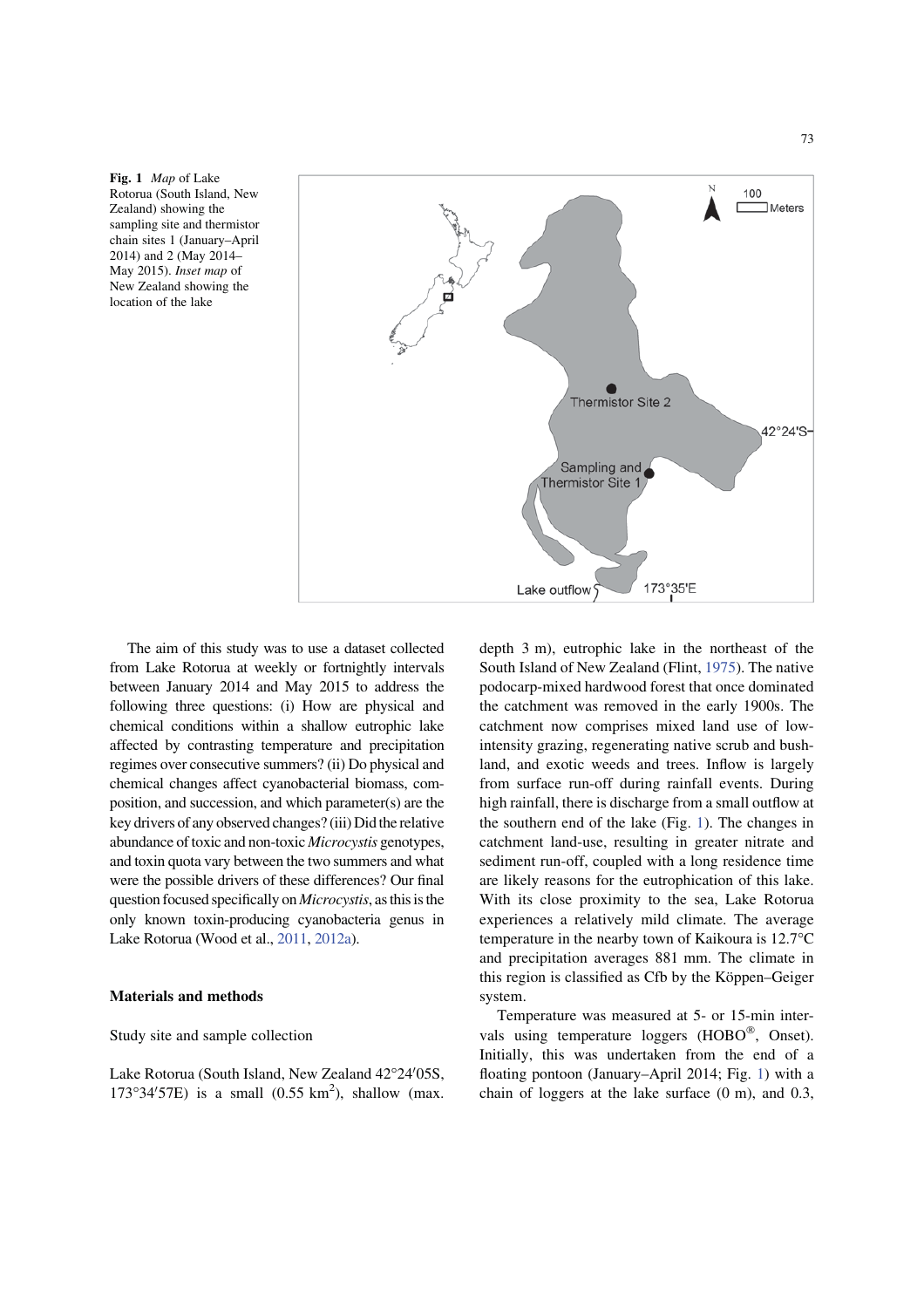0.45, 0.9, and 1.5 m below the water surface. Thereafter, the chain was positioned at a central point in the lake (Fig. 1) with loggers at the lake surface, and 0.8, 1.0, 1.4, 1.7, 2.0, and 2.6 m below the surface. To enable the data loggers to be maintained at a constant distance from the surface regardless of fluctuations in lake level, the thermistor chain was attached to a buoy floating on the surface of the lake. Daily mean rainfall and maximum air temperature data at the Kaikoura weather station (situated approximately 8 km from the study site) were obtained from the Cliflow database of the National Institute of Water and Atmospheric Research, New Zealand.

Between January 2014 and May 2015, surface water samples (400 ml) were collected weekly or fortnightly from the end of a floating pontoon (15 m in length) on the eastern side of the lake (Fig. 1). Samples were stored chilled and in the dark, and were received at the laboratory within 24 h. Samples were subsequently well mixed and six sub-samples were taken: (1) 45 ml of pre-filtered lake water (20- $\mu$ m netting) was syringe-filtered (Whatman GF/C), and the filtrate was frozen  $(-20^{\circ}C)$  for dissolved nutrients analysis; (2) 45 ml of lake water was frozen  $(-20^{\circ}C)$ for total nutrient analysis; (3) 15 ml of lake water was preserved using Lugol's iodine for microscopic analysis; (4) 15–60 ml was filtered onto Whatman GF/C filters which were stored frozen  $(-20^{\circ}C)$  for DNA extraction;  $(5)$  5 ml of pre-filtered lake water  $(20 \text{-} \mu\text{m})$ netting) was syringe-filtered (Whatman GF/C), and the filtrate was frozen  $(-20^{\circ}C)$  for extracellular microcystin analysis; and (6) 5 ml of lake water was frozen  $(-20^{\circ}C)$  for total microcystin analysis.

#### Laboratory analysis of weekly/fortnightly samples

Total and filtered nutrients were analysed on a Lachat QuickChem<sup>®</sup> flow injection analyser (FIA+  $8000$ Series, Zellweger Analytics, Inc.) using the methods provided in APHA (2005). The nutrient species were analysed as ammonium (NH<sub>4</sub>-N), nitrite (NO<sub>2</sub>-N), nitrate  $(NO<sub>3</sub>-N)$ , total N (TN), dissolved reactive P (DRP), and total P (TP). The limits of quantification were 0.002 mg  $1^{-1}$  for NH<sub>4</sub>-N, 0.001 mg  $1^{-1}$  NO<sub>2</sub>-N, and  $NO_3$ -N, and 0.004 mg  $l^{-1}$  for TN, DRP, and TP.

Cyanobacterial identification and enumeration was undertaken using an inverted microscope (IX70, Olympus). To assist in accurate enumeration, samples were mechanically ground (Tissue Grinder, Wheaton,

USA) for ca. 30 s to break up *Microcystis* colonies and filamentous species. Sub-samples (0.5–1 ml) were settled in Utermöhl chambers (1958), and cyanobacteria cells and heterocytes were enumerated by scanning one–two transects at  $\times$ 400–600 magnification. Species identification was undertaken with reference to Baker and Fabbro (2002), McGregor & Fabbro (2001), Wood et al. (2005), and Komárek & Anagnostidis (1999). A second sub-sample (unground) from approximately every second sample was prepared as described above, and all noncyanobacterial phytoplankton were identified and enumerated. Biovolumes were determined for each species using median cell dimensions  $(n = 30-50)$ measured at  $\times$ 1,000 magnification under oil immersion (Olympus BX51) and volumetric equations of geometric shapes closest to each cell shape (Sun & Liu, 2003).

Microcystis sp. strain CAWBG617, isolated from Lake Rotorua (Rogers, 2014), was grown in a glass flask (500 ml) in MLA medium (Bolch & Blackburn, 1996) under a light regime of 90  $\mu$ mol s<sup>-1</sup> m<sup>-2</sup> with a 12:12-h light/dark cycle, at a temperature of  $18 \pm 1$ °C. When the culture was in the exponential growth phase, a sub-sample (60 ml) was filtered (Whatman GF/C) and the filter stored frozen  $(-20^{\circ}C)$  for DNA extraction. This was used to prepare a standard curve for the quantitative polymerase chain reaction (QPCR) assay used to assess toxic genotype concentrations. A second sub-sample (10 ml) was preserved using Lugol's iodine and the cell concentration determined by microscopy (as described above).

DNA was extracted from GF/C filters using a power soil DNA isolation kit (Mo Bio, USA) according to the protocol supplied by the manufacturer. All DNA samples from the Lake Rotorua samples were screened in duplicate for inhibition using an internal control assay. Each 12.5  $\mu$ l reaction contained 6.25  $\mu$ l Kapa probe fast QPCR kit master mix  $(\times 2)$ , 1 µl of primers targeting the internal transcribed spacer region 2 of the rRNA gene operon of Oncorhynchus keta salmon sperm (0.4  $\mu$ M, Sketa F2 and Sketa R3, Integrated DNA Technologies, USA Haugland et al.,  $2005$ ), 1 µl TaqMan probe synthesised with a FAM reporter dye at the 5'-end and a Black Hole Quencher 2 at the  $3'$ -end (0.2  $\mu$ M, Sketa P2, Integrated DNA Technologies, USA; Haugland et al.,  $2005$ ), 1  $\mu$ l extracted salmon sperm DNA (15 ng, Sigma, USA),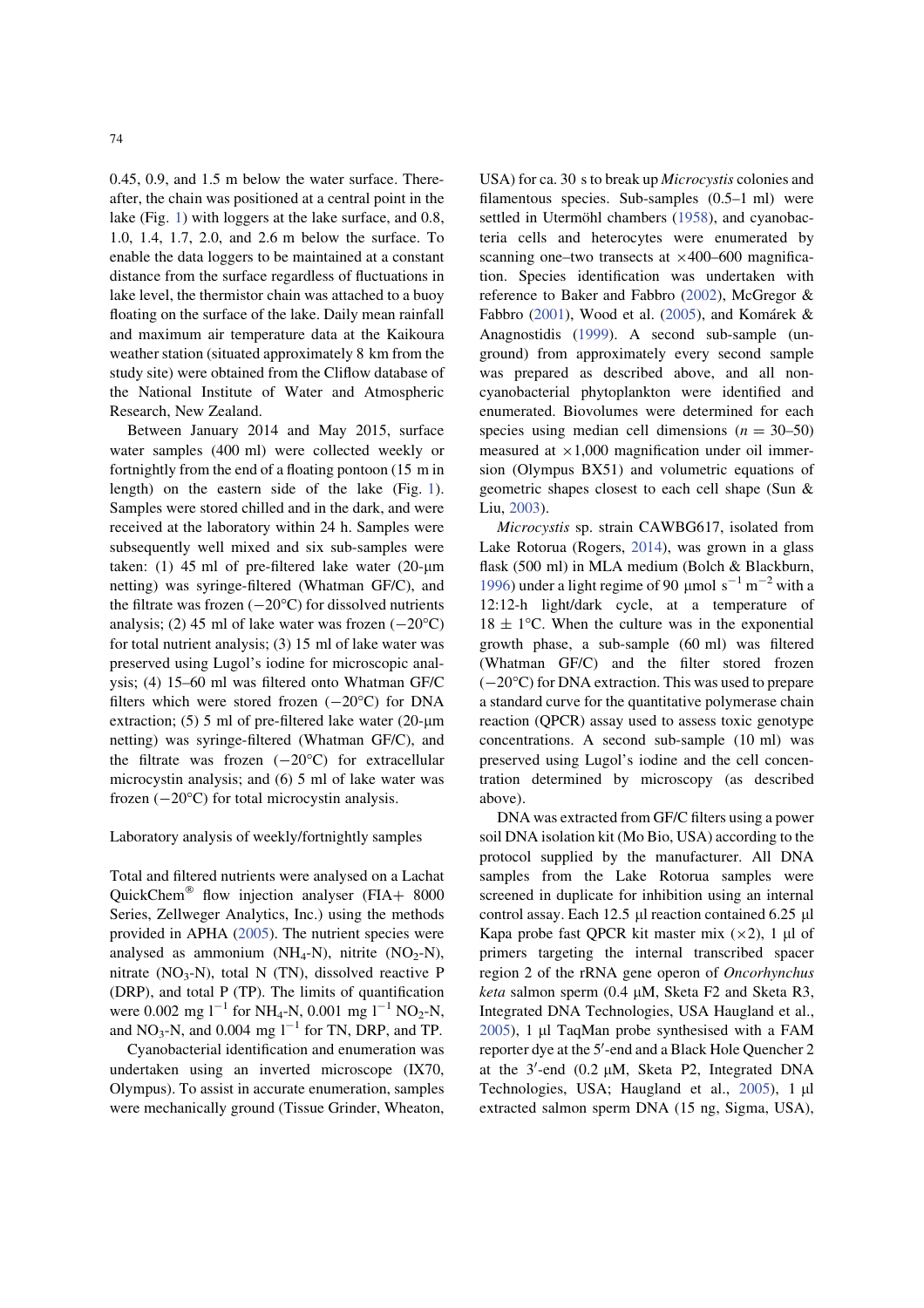and  $1 \mu$ l of template DNA. The cycling profile was 95°C for 3 min, followed by 50 cycles at 95°C for 3 s and 58°C for 10 s. When inhibition was observed samples were diluted (1/10) and re-analysed.

QPCR, used to enumerate to the copy numbers of mcyE genes, was undertaken in triplicate for each sample in a 12.5  $\mu$ l of reaction mix containing 6.25  $\mu$ l Kapa probe fast QPCR kit master mix  $(\times 2)$ , 1 µl of primers targeting a region within the  $mcvE$  open reading frame of the microcystin synthase gene  $(0.4 \mu M,$  mcyE-F2 and MicmcyE-R8; Vaitomaa et al.,  $2003$ ), 0.2 µl of McyE probe (Rueckert & Cary, 2009), and 1 µl of template DNA per sample. DNA from CAWBG617 was used to generate five-point standard curves ranging from  $10.8 \times 10^2$  to  $10.8 \times 10^6$  cells ml<sup>-1</sup>. Each point of the standard curve was analysed in triplicate for each QPCR run conducted. The standard curve generated was linear  $(R^2 > 0.99)$  and PCR efficiency was  $> 0.8$ .

Sub-samples collected for extracellular microcystin were centrifuged  $(10,000 \times g, 5 \text{ min})$ , and the supernatant was placed in a septum-capped vial. Subsamples for total microcystin analysis were freezethawed and sonicated (30 min, 60 kHz) four times after adding formic acid (final concentration 0.1% v/v). The extract was clarified by centrifugation  $(10,000\times g, 5 \text{ min})$  and the supernatant was placed in a septum-capped vial. Microcystin samples were analysed directly or diluted (1/10–1/100 with 50% methanol containing 0.1% formic acid) by liquid chromatography–tandem mass spectrometry as described in Wood et al. (2012b) and Clearwater et al. (2014). Primary standards of the microcystin congeners -RR, -YR, and -LR were purchased from DHI Lab Products (Denmark). The amount of microcystin per toxic cell was calculated by summing the concentration of all congeners in the samples, subtracting the extracellular microcystin values from the total microcystin values, and dividing this value by the  $mcyE$  copies ml<sup>-1</sup> (as determined using QPCR).

### Data and statistical analysis

Thermocline depth was quantified using the rLakeAnalyzer package with the software R with a daily smoothing function applied (R Development Core Team, 2014). Differences in environmental variables between the summers of 2014 (for this study defined as January–May 2014) and 2015 (January–May 2015) were evaluated. These were tested using a one-way ANOVA analyses with year as a fixed factor. Response variables were transformed if necessary, to fulfil the assumptions of normality and heterogeneity of variance.

The relationship between cyanobacterial community composition (measured as biovolumes) and environmental variables was analysed using multivariate multiple regression (McArdle & Anderson, 2001), using the DistLM routine in the PRIMER 6 and PERMANOVA (Anderson et al., 2008). A marginal test was used where individual variables were fitted separately to test their relationship with the cyanobacterial data (ignoring other variables), followed by a step-wise selection procedure, conditional on variables already included in the model and using the Akaike information criterion (AIC) with a correction for finite sample sizes  $(AIC<sub>c</sub>)$  selection criteria. The conditional test identifies the subset of variables that best predicts the observed pattern in cyanobacterial community composition. Both the conditional and marginal tests were undertaken with 4,999 permutations using Bray–Curtis similarities of the  $log + 1$ transformed cyanobacterial biovolume data. Draftsman plots were used to check multi-skewness among environmental variables, and all were  $log + 1$  transformed prior to the analysis and included:  $NO<sub>2</sub>-N$ , NO3-N, NH4-N, DRP, DIN:DRP, TN, TP, TN:TP, weekly averaged surface water temperature and total weekly rainfall.

The relationship between Microcystis biovolume, percentage of toxic Microcystis cells, microcystin quota, and selected environmental variables was modelled using generalised linear models within the software R (Zuur et al., 2013; R Development Core Team, 2014). Microcystis biovolume and microcystin quotas were modelled using gamma errors and a log link, whereas the percentage of toxic Microcystis cells was modelled using beta error and a logit link (Pinheiro & Bates, 2000; Zuur et al., 2013).

Initial data exploration was conducted to identify outliers, homogeneity of variances, normality, excess of zeros, collinearity, and the relationship between predictors and response variables following the protocol described in Zuur et al. (2010). Covariates were transformed if necessary to avoid right-skewness and achieve unimodal distributions. Collinearity among predictor variables was initially checked by calculating the variance inflation factor (VIF) for each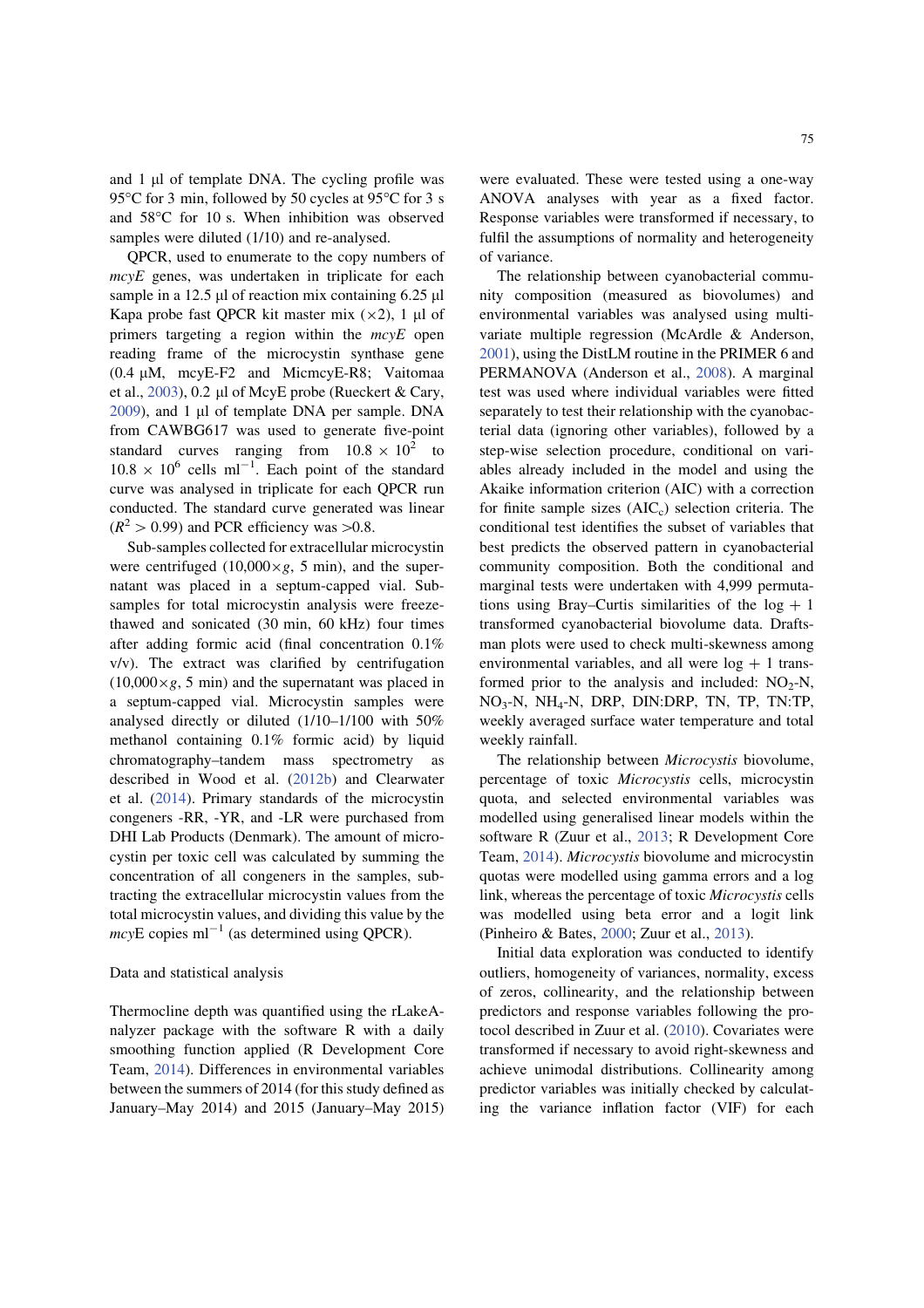covariate and sequentially dropping the covariate with the highest VIF until all were  $\leq$  (Zuur et al., 2010). To avoid over-parametrization of the models only TN:TP, log(DIN:DRP) and surface water temperature were included. Additionally for the analysis of the percentage of toxic Microcystis cells and microcystin quota, Microcystis biovolume was included as a covariate in the initial models. Models were selected using a step-wise process based on generalised AIC and validated by inspecting the normalised quantile residuals.

#### Results

Surface water temperature in Lake Rotorua ranged from 5.7°C (24 July 2014) to 33°C (4 February 2014), and from 5.7°C (24 July 2014) to 25.9°C (22 February 2014) at 2.6 m depth (Fig. 2). When the thermistor chain was positioned close to the shore (January–April 2014) diurnal stratification was apparent, with the presence of a shallow surface thermocline (0.1–0.5 m; Fig. 2). From May 2014 to June 2015, when the thermistor chain was positioned mid-lake, a relatively persistent thermocline was present at ca. 1–1.2 m from October to December 2014, and April–May 2015 (Fig. 2), and at ca. 1.8–2 m in summer (January–May).

From January and May 2014, total rainfall was 540 mm compared to 82 mm during the same period in 2015. During this period, in 2014, there were five large rainfall events (>20 mm day<sup>-1</sup>). The two largest were associated with tropical cyclones Lusi (15 March, 79 mm) and Ita (17 April, 138 mm; Fig. 3).

From January 2014 to May 2015,  $NH<sub>4</sub>-N$  concentrations in the surface water were mostly low  $(< 0.09$  mg l<sup>-1</sup>; Fig. 4A). Several exceptions occurred during the warmer water periods, on 26 February 2014  $(0.23 \text{ mg } 1^{-1})$ , 30 April 2014  $(0.11 \text{ mg } 1^{-1})$ , 6 November 2014 (0.4 mg  $1^{-1}$ ), 3 March 2015 (0.2 mg  $1^{-1}$ ), and 1 May 2015 (0.2 mg  $1^{-1}$ ). During the winter period of July to August 2014, concentrations were generally above 0.2 mg  $1^{-1}$  (Fig. 4A). Nitrite and nitrate concentrations were low ( $\leq 0.05$  mg l<sup>-1</sup>) during both summer periods but increased markedly from March to September 2014 (0.1–0.7 mg  $1^{-1}$ ). Surface water DRP concentrations were low (average  $0.005$  mg  $1^{-1}$ ) from January 2014 to November 2014, with the highest concentrations  $(0.02 \text{ mg } 1^{-1})$ on 11 March 2014 and 6 November 2014 (Fig. 4B). Concentrations of DRP were higher from December 2014 to May 2015 (average 0.02 mg  $1^{-1}$ ), with three notable peaks on 29 December 2014 (0.05 mg  $1^{-1}$ ), 20 January 2014 (0.04 mg  $1^{-1}$ ), and 26 March 2015  $(0.05 \text{ mg } l^{-1}).$ 

TP and TN were higher during the summer months (January–May) of both years (Fig. 4A, B). Over the period from January to May 2014, the DIN:DRP ratio was highly variable (average of 33), and in 2015, it



Fig. 2 Temperature contour plot from Lake Rotorua (Kaikoura, New Zealand) over the 17-month study period (January 2014–May 2015). From January to April 2014, the thermistor chain was positioned off the end of the floating pontoon, and

thereafter, it was position at a central point in the lake (See Fig. 1 for locations). The white section on the plot is due to the shallower depth of the initial deployment. The black line shows the position of the thermocline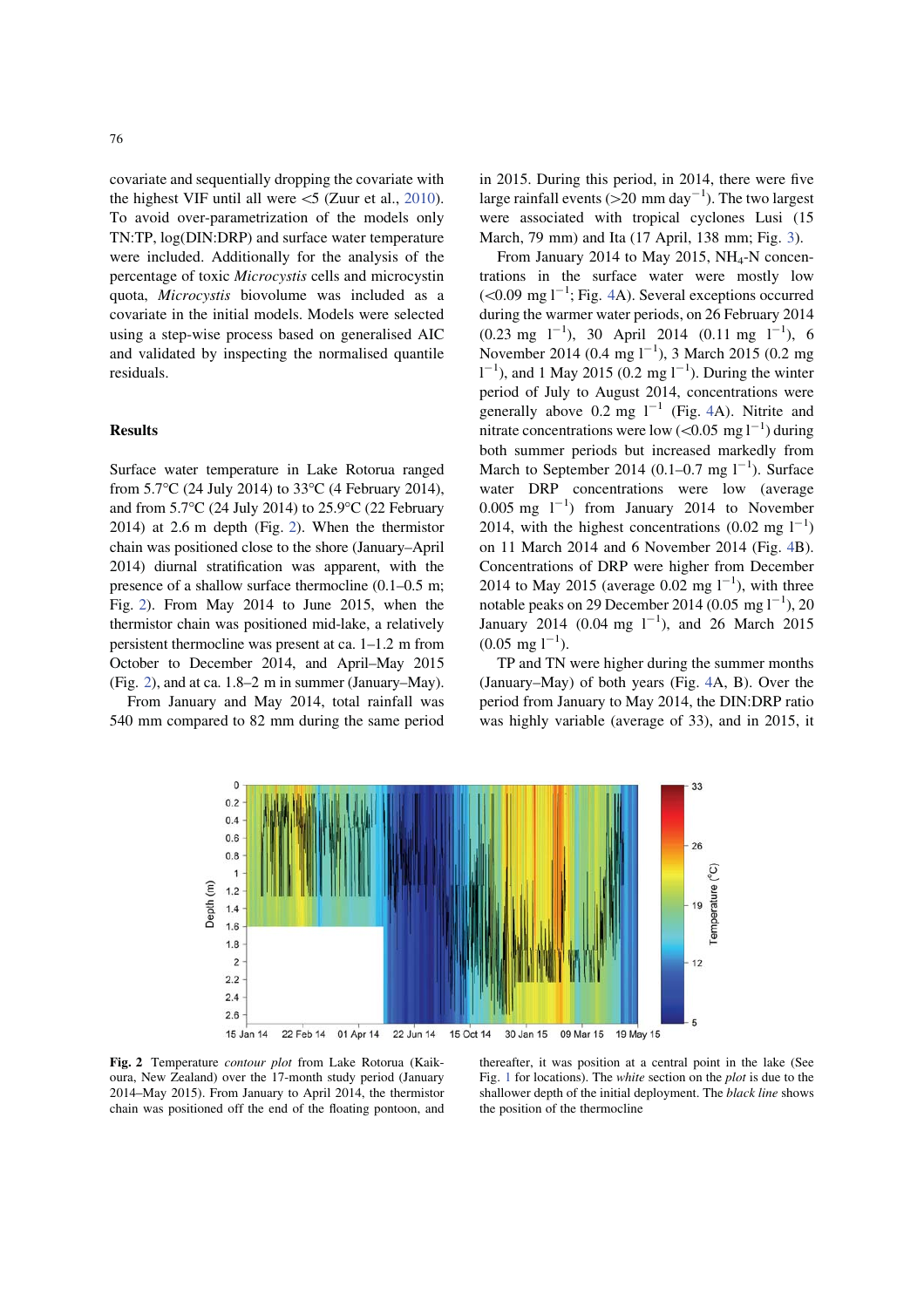

Fig. 3 Total daily rainfall at the Kaikoura Weather Station between January 2014 and May 2015. The red boxes show the two time periods used for comparative purposes in this study

was consistently low (average of 6; Fig. 4C). The TN:TP ratio was  $<$ 5 from January 2014 to April 2015 and increased to  $>15$  from May to July 2014. From November 2014 to the conclusion of the study, the TN:TP ratio was relatively constant between 10 and 15 (Fig. 4C).

The ANOVA analysis identified significant differences in summer periods of 2014 and 2015 (assessing only the months of January–May for each year) for a number of physical and chemical parameters (Fig. 5). Higher surface water temperatures ( $P < 0.01$ ), air temperature ( $P \lt 0.05$ ), and lower rainfall ( $P \lt 0.05$ ) were observed in 2015 compared to 2014 (Fig. 5). Comparing these two periods, there was a significant increase in the mean TN and DRP concentrations  $(P< 0.01)$  and TN:TP ratio  $(P< 0.001)$ , and a significant decrease in the DIN:DRP ratio ( $P < 0.01$ ).

Twenty-nine phytoplankton species were recorded in the lake; 3 bacillariophytes, 14 chlorophytes, 1 crytophyta, 1 charophyta, 6 cyanobacteria, 2 dinophytes, 1 euglenophyte, and 1 ochrophyta. Throughout the study period, the dominant phytoplankton phyla were varied; cyanobacteria were dominant at the start of the study until late February 2014; thereafter, chlorophytes (predominantly Dictyosphaerium sp. and Senedesmus spp.) or an euglenophyte (Trachelomonas sp.) were most abundant (Fig. 6).

Of the six cyanobacterial species detected in Lake Rotorua, only four were detected in notable abundance: Aphanocapsa sp., Aphanizomenon gracile Lemmermann, Dolichospermum crassum (Lemmermann) P. Wacklin, L. Hoffmann & J. Komárek, and

Microcystis aeruginosa (Kützing) Kützing (Fig. 7A). Between 29 January and 22 February 2014, D. crassum dominated the waterbody, reaching a maximum biovolume of 87 mm<sup>3</sup>  $1^{-1}$  on 5 February 2014 (Fig. 7A). A. gracile was present at moderate levels  $(<8$  mm<sup>3</sup> l<sup>-1</sup>) and *Aphanocapsa* sp. at low levels  $(< 0.1$  mm<sup>3</sup> l<sup>-1</sup>) during this period (Fig. 7A). Microcystis was observed in samples from 5 February 2014 and became dominant on 5 March 2014 (Fig. 7A).

Over the winter–early spring period of June– October 2014, total cyanobacterial biovolumes were  $\leq 1$  mm<sup>3</sup> l<sup>-1</sup> (Fig. 7A). From 15 October 2014 to 9 February 2015, the majority of the total cyanobacterial biovolume was A. gracile (Fig. 7A). From 25 February 2015, D. crassum accounted for the greatest biovolume of the four species for the remainder of the study period, reaching a maximum of 23 mm<sup>3</sup>  $1^{-1}$  on 22 April 2015. This was in contrast to the same period of the previous summer when D. crassum was only present at low levels  $(<1$  mm<sup>3</sup> l<sup>-1</sup>; Fig. 7A). M. aeruginosa was present in low concentrations  $(< 0.8$  mm<sup>3</sup> l<sup>-1</sup>) from 23 October to 26 November 2014. It was not present again until 29 December 2014 and was then observed in all samples until the end of the study, but M. aeruginosa biovolumes never exceeded 3 mm<sup>3</sup>  $1^{-1}$  (Fig. 7A). Between 9 February and 26 March 2015, Aphanocapsa was present in high concentrations, with biovolumes of ca.  $1 \text{ mm}^3 1^{-1}$  and a maximum of 3.5 mm<sup>3</sup>  $1^{-1}$  (Fig. 7A).

Between January and May 2014, heterocytes occurred in low abundance in D. crassum filaments and none were observed in A. gracile filaments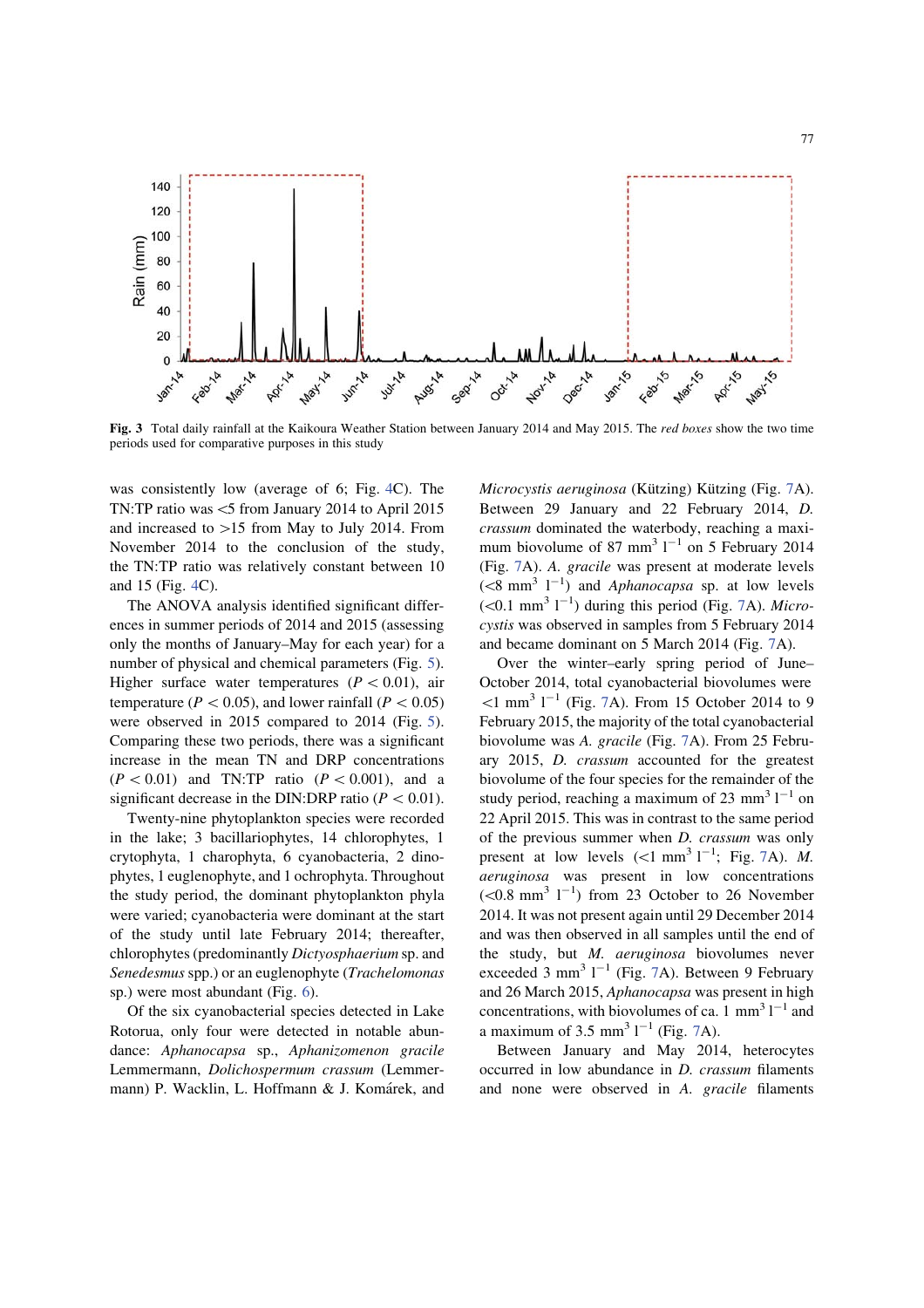

Fig. 4 Nutrient concentrations for Lake Rotorua (Kaikoura, New Zealand) over the 17-month study period of January 2014– May 2015; A ammonium (NH<sub>4</sub>-N), nitrate + nitrite (NO<sub>2</sub> + NO3-N), and total nitrogen (TN) concentrations, B dissolved

(Fig. 7B). In contrast, heterocytes were common in D. crassum and A. gracile filaments between October 2014 and May 2015 (Fig. 7B). Interestingly, heterocyte frequency in D. crassum was highest prior to the peak biomass of this species, whereas the highest heterocyte frequency in A. gracile occurred after its peak biomass (Fig. 7B).

Microcystins were detected in 43% of the samples (Fig. 7C). Six microcystin variants were detected during the course of the study: -RR, desmethyl-LR, didesmethyl-LR, -FR, -WR, and -LA, although -FR, - WR and -LA were only detected on one occasion (26 April 2014; data not shown). Total microcystin concentrations were generally higher in 2014 than

reactive phosphorus (DRP) and total phosphorus (TP) concentrations, and C TN:TP and dissolved inorganic nitrogen (DIN):DRP

2015, with the maximum concentration of 7.2  $\mu$ g l<sup>-1</sup> measured in the sample from 19 March 2014 (Fig. 7C). The highest microcystin quotas were measured between 29 January 2014 and 12 February 2014  $(1.14-2.14 \text{ pg cell}^{-1}; \text{Fig. 7C})$  with all other quotas  $\leq 0.54$  pg cell<sup>-1</sup>. Marked temporal variability in microcystin quotas was observed, for example, there was a 280-fold decrease within a 2-week period  $(2.14 \text{ pg cell}^{-1} \text{ on } 12 \text{ February } 2014 \text{ to } 0.01 \text{ pg cell}^{-1}$ 26 February 2014; Fig. 7C).

Microcystis genotype composition was highly variable in 2014 (between 1 and 68% were toxic; Fig. 7D). Although no microcystins were detected, toxic genotypes were measured using QPCR between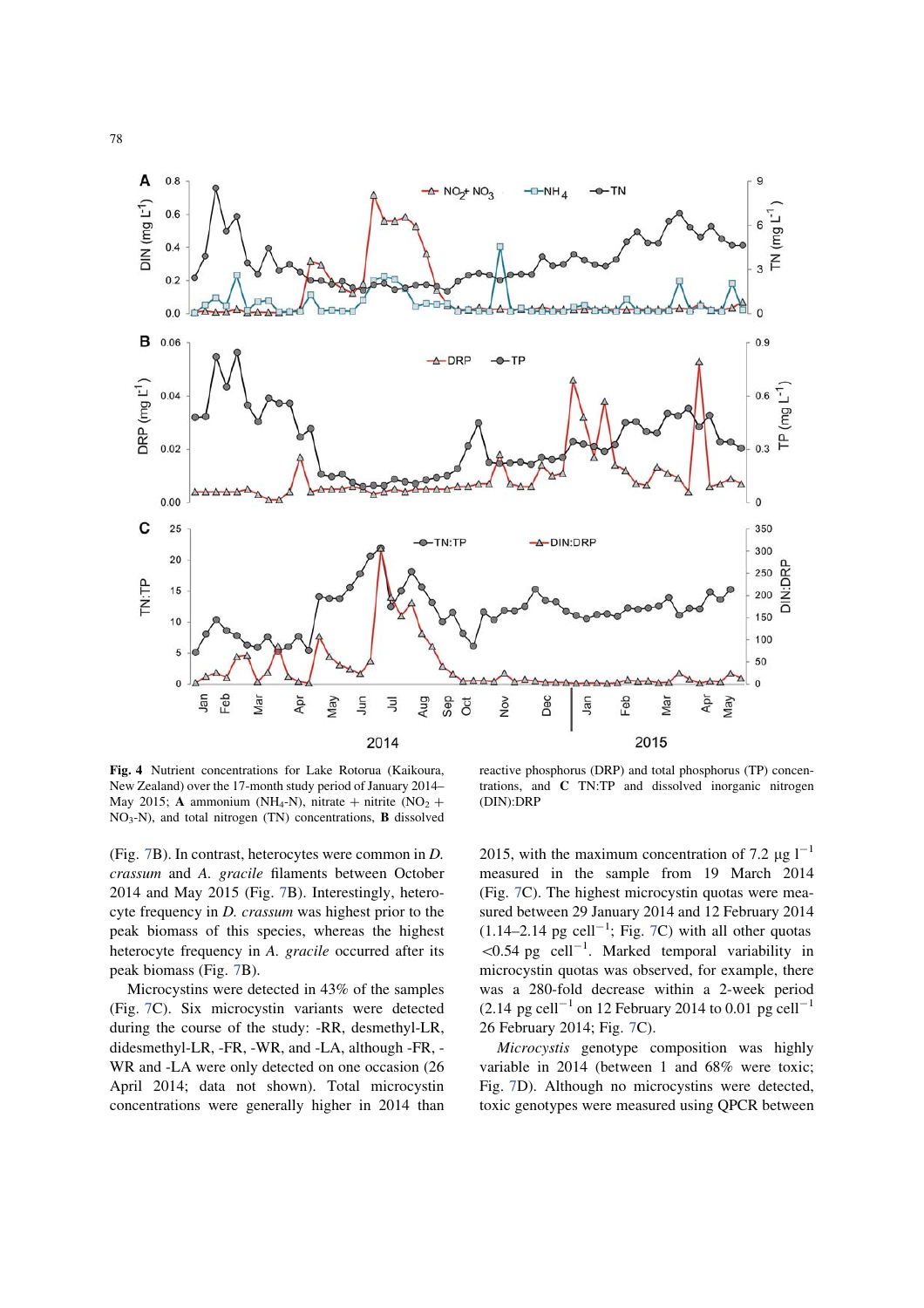

Fig. 5 Boxplot of environmental variables between January and May for 2014 and 2015. Solid black line shows median, box shows first and third quartiles, whiskers extend to the last data point within 1.5 times the inter-quartile range where those data exist. Black dots are outliers beyond this range. Note the log

scale for total daily rainfall. Significant difference between years is indicated: \* $P \le 0.05$ , \*\* $P \le 0.01$ , and \*\*\*p $\le 0.001$ . TN total nitrogen, TP total phosphorus, DRP dissolved reactive phosphorus, DIN dissolved inorganic nitrogen,  $NO_3 + NO_2$ nitrate-N + nitrite-N,  $NH<sub>4</sub>$  ammonium-N



Fig. 6 Phytoplankton biovolumes in water samples from Lake Rotorua (Kaikoura, New Zealand) over the 17-month study period (January 2014–May 2015). Other Bacillariophyta, Dinophyta, Ochrophyta, Charophyta, and Cryptophyta

29 October and 26 November 2015 (1–62%; Fig. 7D). During the summer of 2015, the abundance of toxic genotypes was more stable (32–76%) declining in relative abundance from the end of March 2015 to the conclusion of the study (Fig. 7D).

Multivariate regression analysis identified six parameters that individually had a significant relationship with the cyanobacterial community composition: NO3-N, TN, TP, TN:TP, DIN:DRP and surface water temperature (Table 1A). The sequential model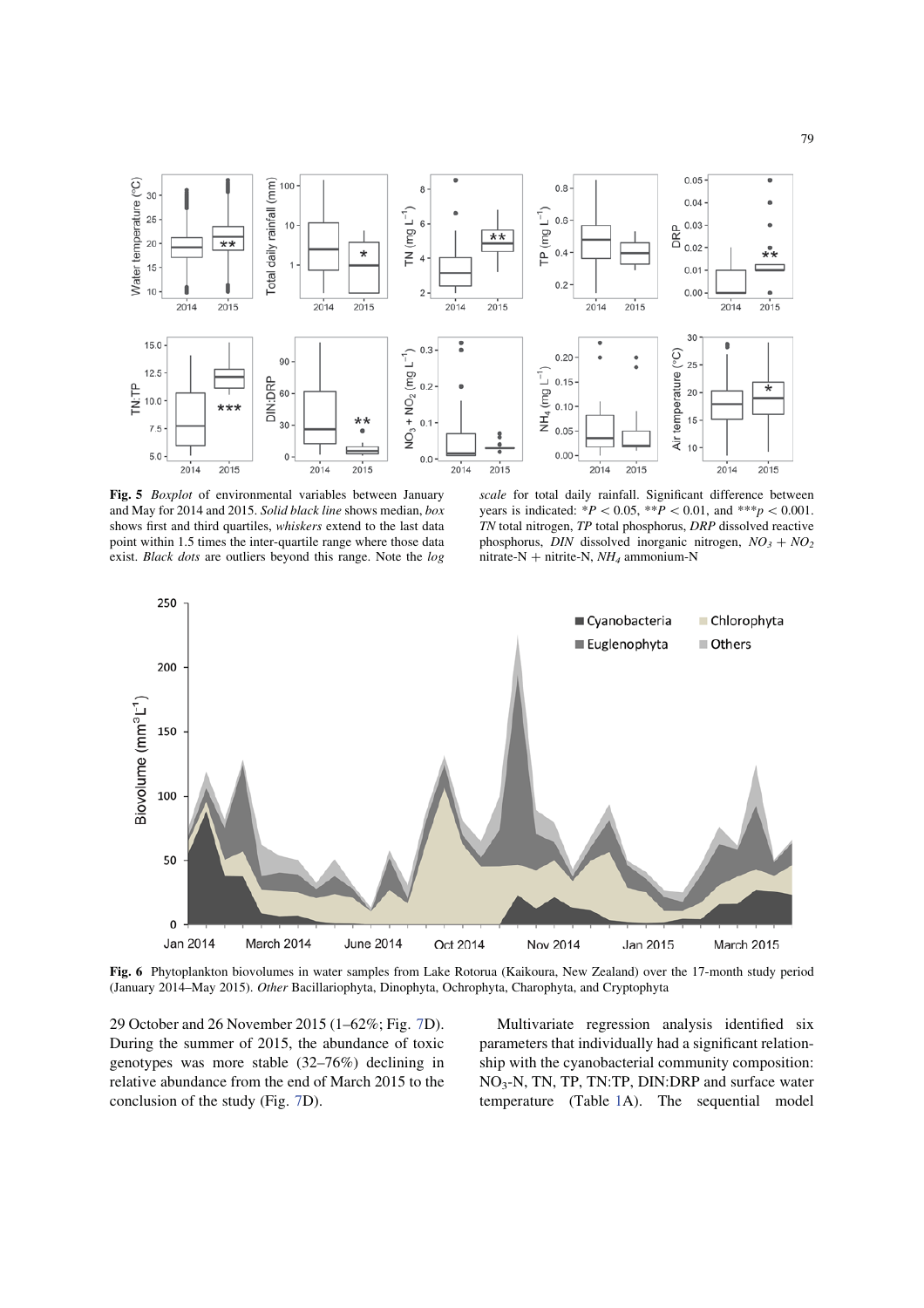

Fig. 7 A Cyanobacterial biovolumes, B heterocyte frequency (HF), C microcystin (MC) quotas of toxic genotypes and total microcystin concentrations, and D Microcystis concentrations

and percentage toxic genotypes in water samples from Lake Rotorua (Kaikoura, New Zealand) over the 17-month study period (January 2014–May 2015)

showed that the four variables together explained 53.6% of the total variation of cyanobacterial community composition (Table 1). The univariate regression analyses indicated a significant  $(P < 0.001)$  negative relationship between Microcystis biovolume and TN:TP (Fig. 8A).

Univariate analysis identified a significant positive relationship  $(P < 0.001)$  between surface water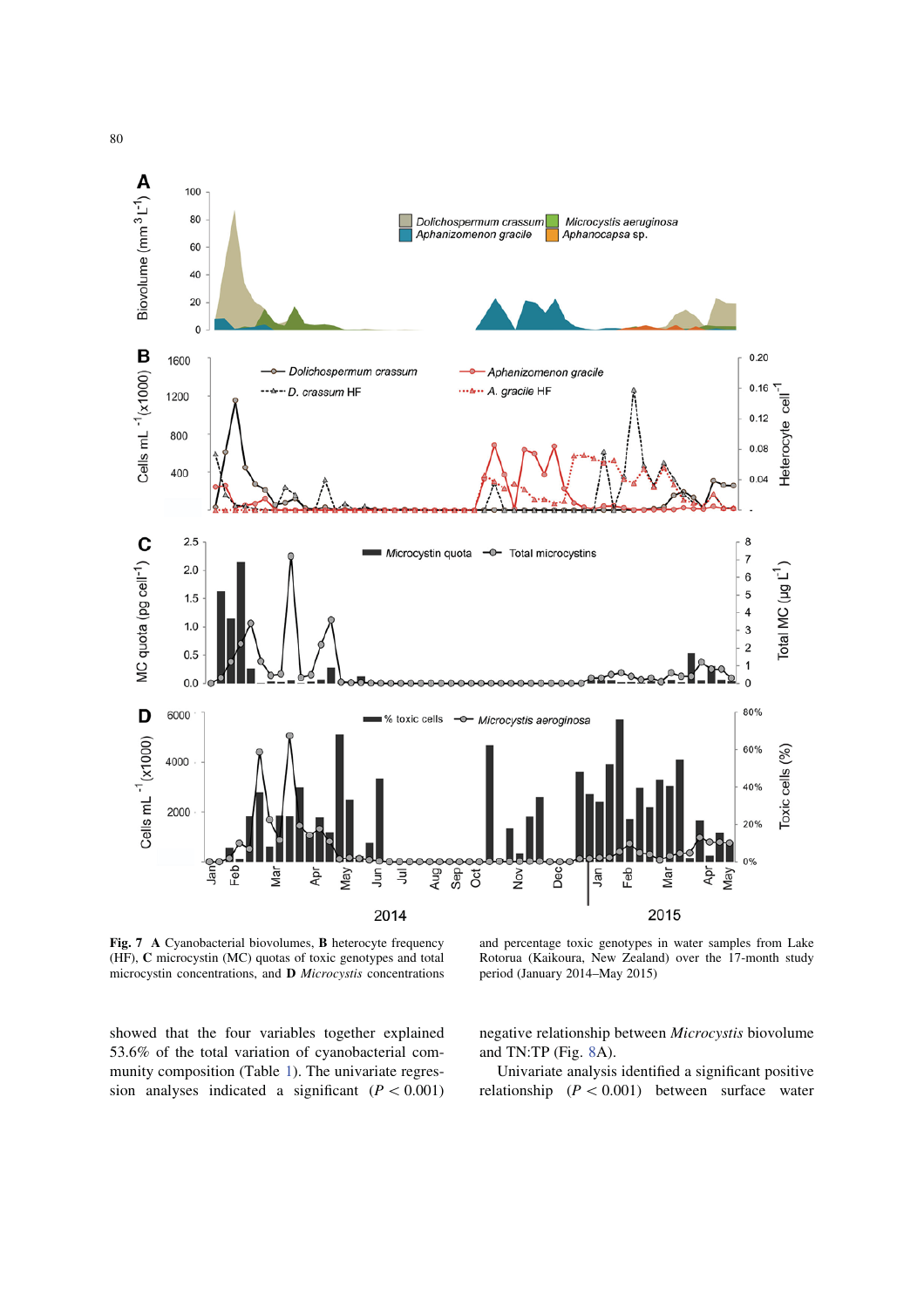temperature and microcystin quota (Fig. 8B). There were no significant relationships between the environmental variables explored and the percentage of toxic Microcystis cells.

#### Discussion

## Variability in physical and chemical conditions between summers

An increase in the frequency and intensity of rainfall events is one of the predicted outcomes of climate change for some regions of the globe (IPCC, 2007). However, few studies have investigated the direct effect of rainfall on cyanobacterial biomass and composition (reviewed in Reichwaldt & Ghadouani, 2012). High intensity rainfall events have been shown to cause either a decrease in biomass, or a complete collapse of the bloom due to de-stratification, increased turbidity, dilution, and flushing (Jacobsen & Simonsen, 1993; Jones & Poplawski, 1998). These studies concur with our observations in Lake Rotorua, where the most

Table 1 Results of non-parametric multiple regression of cyanobacterial community composition on individual environmental variables for: (A) each variable taken individually

extreme rainfall event (17 April 2014) led to cooling and complete mixing of the water column (Fig. 2) and coincided with a rapid decrease in cyanobacterial biomass  $( $3 \text{ mm}^3 1^{-1}$ , which was low on subsequent$ sampling occasions for around 6 months, until spring; Fig. 7A). Although discharge in the lake outflow was not directly measured, the authors were at the lake on 18 April 2014 and noted an increase in lake level by  $>1$  m from observations on the previous day and substantial discharge in the previously dry outflow. Both the lake water outflows had become highly turbid. In contrast, over the same period in 2015 cyanobacterial biovolume remained high  $(>22 \text{ mm}^3 \text{ l}^{-1})$  until sampling ceased in June (Fig. 7A).

Both prolonged rainfall and intense rainfall events may promote cyanobacterial blooms through increased particulate and soluble nutrient loads entering lakes (Tóth & Padisák, 1986; Bormans et al., 2005). In Lake Rotorua, there was a marked spike in  $NO<sub>2</sub> + NO<sub>3</sub>-N$ concentrations in the first sampling (30 April 2014) which was conducted after the 17 April 2014 rainfall event (Figs. 3, 4A). Changes in TP were not observed, suggesting that most of the particulate material flushed

(ignoring other variables) and (B) step-wise selection of variables, where variation explained by each variable is added to the model conditional on variables already in the model

| Variables                           | $\boldsymbol{F}$ | $\boldsymbol{P}$ | $%$ Var | $%$ Cum. |
|-------------------------------------|------------------|------------------|---------|----------|
| (A) Marginal test                   |                  |                  |         |          |
| Nitrite                             | 1.3              | 0.28             | 2.4     |          |
| Nitrate                             | 10.9             | < 0.001          | 17.3    |          |
| Dissolved reactive phosphorus (DRP) | 1.7              | 0.16             | 3.3     |          |
| Ammonium                            | 0.9              | 0.43             | 1.7     |          |
| Total nitrogen (TN)                 | 21.6             | < 0.001          | 29.3    |          |
| Total phosphorus (TP)               | 23.2             | < 0.001          | 30.8    |          |
| TN:TP                               | 5.0              | $0.01$           | 8.7     |          |
| Dissolved inorganic nitrogen:DRP    | 4.9              | $0.01$           | 8.6     |          |
| Surface water temperature           | 10.9             | < 0.001          | 17.4    |          |
| Rain                                | 0.6              | 0.63             | 1.1     |          |
| (B) Sequential test                 |                  |                  |         |          |
| TP                                  | 23.2             | < 0.001          | 30.8    | 30.8     |
| Temperature                         | 13.6             | < 0.001          | 14.5    | 45.4     |
| TN                                  | 5.0              | $0.01$           | 5.0     | 50.4     |
| <b>DRP</b>                          | 3.4              | < 0.05           | 3.3     | 53.6     |
| Nitrite                             | 2.3              | 0.08             | 2.1     | 55.8     |

P values in bold are considered significant  $(<0.05)$ 

% Var percentage of variance in species data explained by that variable, %Cum. cumulative percentage of variance explained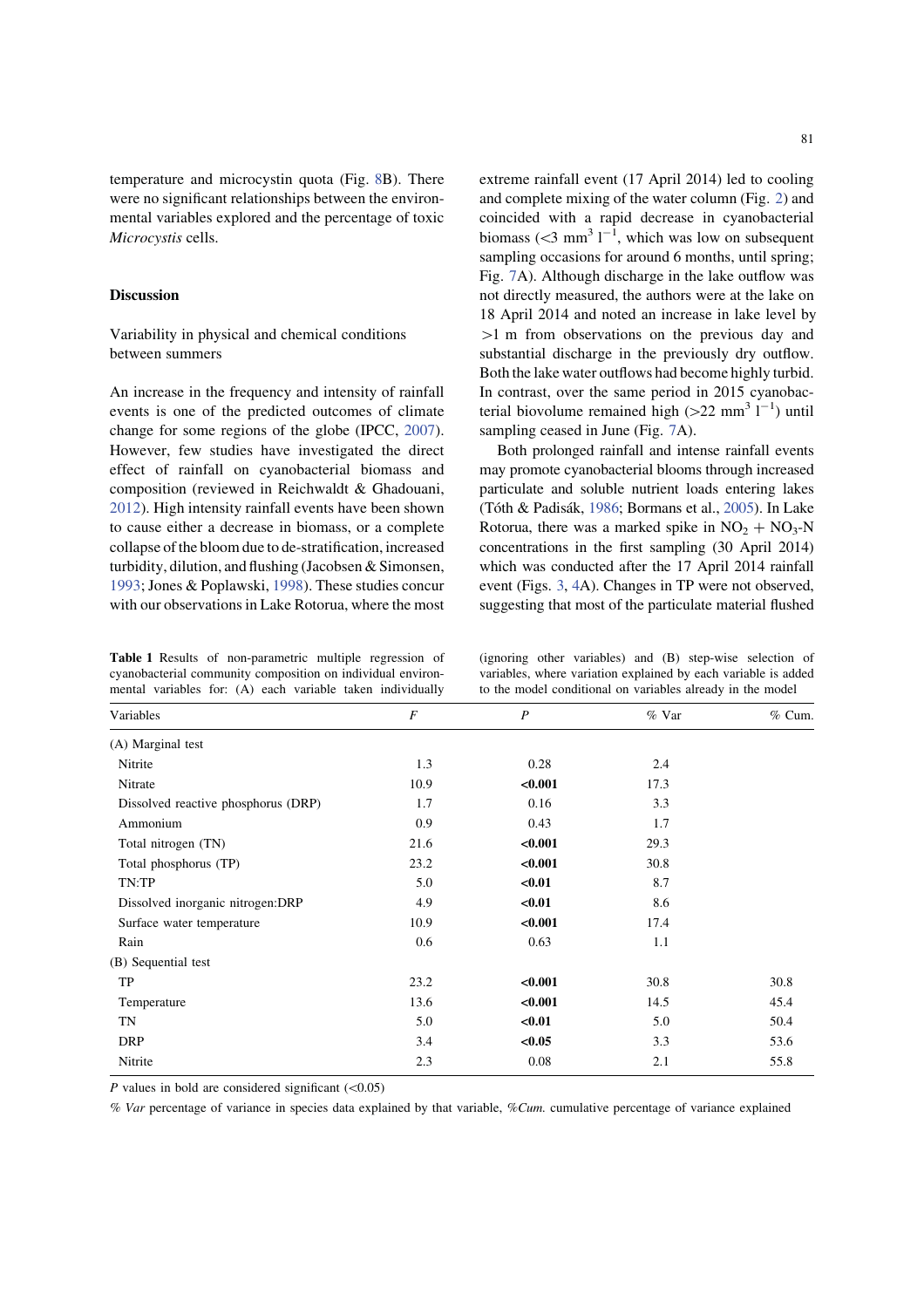

Fig. 8 Relationships between A Microcystis biovolume and ratio of total nitrogen–total phosphorus (TN:TP), and B microcystin (MC) quota and surface water temperature. The shaded area shows the pointwise 95% confidence interval of the fitted values

into the system had settled within this 2-week period. Interestingly, possible effects of run-off from less intense rainfall events earlier in the summer were not apparent in the lake nutrient analysis. For example, there was no increase in  $NO<sub>2</sub> + NO<sub>3</sub> - N$  concentrations following a significant (79 mm) rainfall event on 15 March 2014 (Figs. 3, 4A). We speculate that the high cyanobacterial and phytoplankton biomass in the lake at this time would have rapidly taken up incoming soluble nutrients (Takamura et al., 1987), resulting in no detectable change in  $NO<sub>2</sub> + NO<sub>3</sub>-N$  in samples from 19 March 2014 (Fig. 4A). In winter, when cyanobacterial and other phytoplankton biomass was low, rainfall events (e.g. 9 June 2014) usually resulted in a marked increase in water column  $NO<sub>2</sub> + NO<sub>3</sub> - N$ concentrations (Fig. 4A). Different forms and concentrations of inorganic N may favour different algal groups. Blomqvist et al. (1994) suggested eukaryotic algae are favoured by  $NO_3-N$ . This aligns with the observation of high abundances of chlorophytes and euglenophyte during the winter of 2014 when  $NO<sub>2</sub> + -$ NO3-N concentrations were elevated. Despite the decline in  $NO<sub>2</sub> + NO<sub>3</sub>$ -N concentrations from September 2014 to the end of the study, the biovolume of eukaryotic algae remained higher than cyanobacteria. This may partly be due to the significant increase in the TN:TP ratio over this period. The optimal ratio for eukaryotic algae is believed to be between 16 and 23 molecules of N:1 molecule of P, with ratios of 10–16:1 favouring bloom-forming cyanobacteria (Mur et al., 1999).

One of the most notable differences in the cyanobacterial community between the summer periods of 2014 and 2015 was the almost complete absence of heterocytes in A. gracile and D. crassum filaments in 2014, whereas the heterocyte frequency (i.e. relative to vegetative cells) was relatively high in these species throughout 2015 bloom (Fig. 7B). The development of heterocytes in response to low concentrations of dissolved inorganic nitrogen (DIN) has been observed in the field (Laamanen & Kuosa, 2005; Walve & Larsson, 2007; Wood et al., 2010) and in laboratory cultures (Zapomělová et al.,  $2008$ ). The absence of substantial rainfall events in summer 2014 likely reduced the delivery of DIN from catchment sources and created strong DIN limitation on biomass, reinforcing dominance of N-fixing cyanobacteria during the bloom.

Predicted increases in dry periods and increased air temperatures may promote the proliferation of many cyanobacterial species through higher water temperatures and greater water column stability (Jöhnk et al., 2008; Wagner & Adrian, 2009; Kosten et al., 2012). As predicted, the dry summer of 2015 resulted in significantly warmer air and surface water temperatures (Fig. 5). The two different positions of the thermistor chain in Lake Rotorua in 2014 and 2015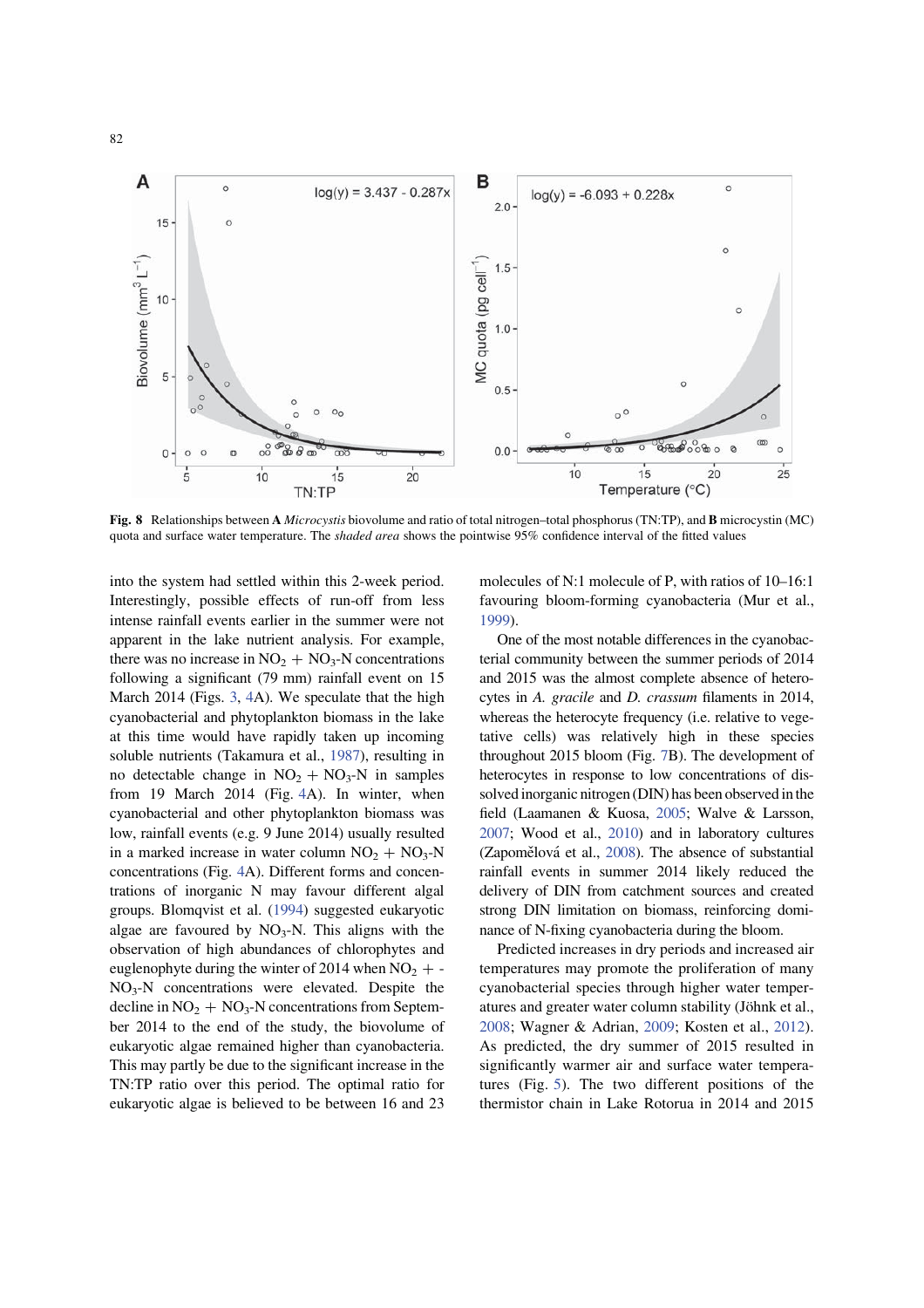means a direct comparison of water column temperatures were not possible. There was a prolonged and relatively stable period of stratification (ca. 1.9 m depth) from mid-January to mid-March in 2015 (Fig. 2). While we did not measure dissolved oxygen, we suggest that this stable stratification would have allowed development of an anoxic hypolimnia promoting the release of nutrients (e.g. DRP and  $NH_4-N$ ) from the bottom sediment (Chorus & Mur, 1999). Surface water concentrations of DRP were significantly higher in 2015, with the spikes in surface concentrations largely corresponding to periodic destratification events (Fig. 2), likely caused by winddriven mixing and convective cooling.

Cyanobacterial biomass, composition, and succession

In contrast to predictions from climate models and previous culture-/field-based studies, the warmer water temperatures, prolonged stratification, and higher concentrations of DRP in 2015 did not result in an increase in cyanobacterial biomass in Lake Rotorua. The average cyanobacterial biomass between January and May 2015 (10.7 mm<sup>3</sup>  $1^{-1}$ ) was almost one-half of that of the same period in 2014 (20 mm<sup>3</sup>  $1^{-1}$ ). Closer examination of the cyanobacterial data provides several possible explanations to this conundrum. First, an average cyanobacterial biovolume of over 10 mm<sup>3</sup>  $1^{-1}$ is still extremely high, and there was a persistent dense cyanobacterial bloom during most of the summer in 2015. Second, the 2014 data are skewed by one extremely high biovolume value  $(87 \text{ mm}^3 \text{ l}^{-1} \text{ or}$  $1.2 \times 10^6$  cells ml<sup>-1</sup>; 2 February 2014). Removal of this data point reduced the average biovolume across the January–May period to 15 mm<sup>3</sup>  $1^{-1}$ ; however, as noted below this event appears to have had a profound influence on cyanobacterial succession in 2014.

The multiple regression sequential model identified temperature, TP, and TN and as the three most important variables related to cyanobacteria composition over the study period. The temperature at which maximum replication rate occurs varies among cyanobacterial species (Reynolds, 1989, 2006). Additionally, changes in temperature also have indirect effects, or are a response to other events such as stratification, or cooling due to large rainfall events. There is little doubt that temperature plays a direct and indirect role in structuring the cyanobacterial community in Lake Rotorua, and this is discussed in further detail below for specific species. The importance of N versus P in explaining total cyanobacterial biovolume and that of specific cyanobacterial taxa has been demonstrated and discussed for many decades (e.g. Smith, 1983; Watson et al., 1997; Vrede et al., 2009; Dolman et al., 2012; Smith et al., 2016). Although the multiple regression identified N and P as important, careful consideration of temporal variability, internal, and external fluxes and uptake rates is needed to understand their role in structuring the succession of cyanobacterial communities.

Within the two summers, there was a distinct succession in the cyanobacterial species. In 2014, *D*. crassum, and to a lesser extent A. gracile, initially dominated the biomass (Fig. 7A). Although both species are known N-fixers, the near complete absence of heterocytes in 2014 indicated that no active fixation was occurring and that there was sufficient DIN to support growth. In the sampling immediately after the extremely high biomass event on 2 February 2014 (which was predominantly D. crassum), there was a marked increase in  $NH<sub>4</sub>-N$ , which may have resulted from the lysis of at least some of this biomass (as previously noted in Wood et al., 2010). Microcystis is extremely adept at utilising NH<sub>4</sub>-N (Blomqvist et al., 1994; Dai et al., 2012), and this in concert with other promoters of M. aeruginosa dominance such as high water temperature (Chu et al., 2007; Davis et al., 2009), was likely to have initiated the bloom of this species. After a peak in biomass in February, M. aeruginosa declined as DIN decreased. The rainfall event of 15 March 2014 appeared to provide new soluble nutrients, promoting *M. aeruginosa* growth; until cyclone Lusi (17 April 2014) curtailed the bloom, most likely through washout of the biomass. M. aeruginosa biomass was markedly lower in 2015, but peaks also coincided with increased concentrations of  $NH<sub>4</sub>-N$  in the water. However, in these instances, we suggest that the increased concentrations were likely the result of  $NH_4$ -N release from the sediment, as they occurred with short-term mixing events following a period of sustained stratification. The likely causes for the lower Microcystis biomass observed in 2015, compared to 2014, are that the 2015  $NH<sub>4</sub>-N$  pulses were of lower magnitude and did not occur during a period of elevated water temperature, and the TN:TP ratio was consistently high (see ''Discussion'' section).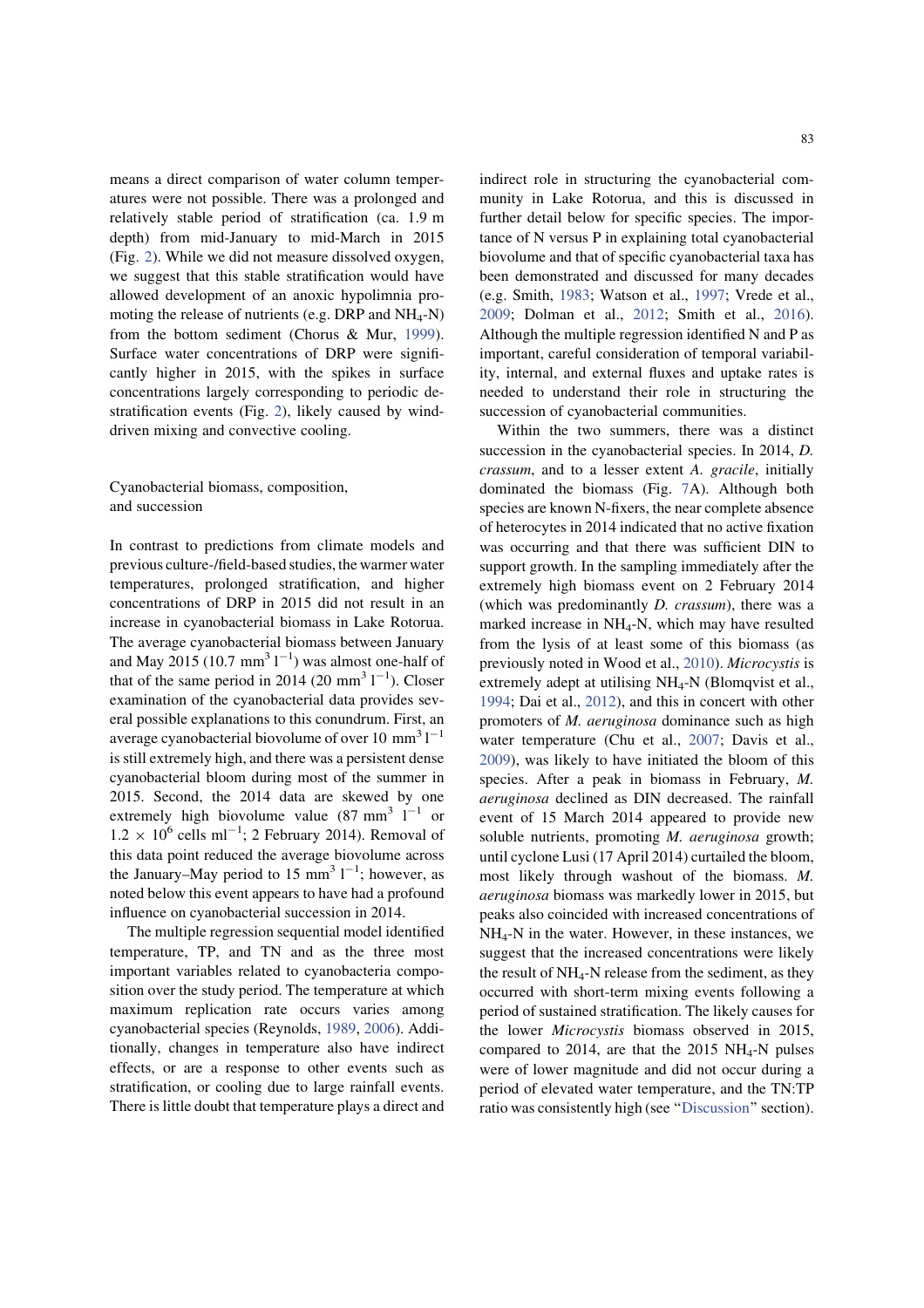The univariate analysis indicated an inverse relationship between Microcystis biomass and a TN:TP ratio (Fig. 8A). Although early research suggested that this non-N-fixing species would be favoured by higher TN:TP ratios, there is now increasing evidence that corroborates our findings of high biomass associated with low TN:TP (e.g. Marinho & de Oliveira e Azevedo, 2007; Lehman et al., 2008; Dolman et al., 2012). For example, Takamura et al. (1992) investigated a Microcystis bloom in Lake Kasumigaura and showed that TN:TP ratios were mostly  $\langle 10 \text{ during the blown, but}$ exceeded 20 after the disappearance of the bloom, a pattern also observed in Lake Rotorua. Beversdorf et al. (2013) noted a similar pattern to that observed in Lake Rotorua during their analysis of a 15-year dataset from the North Temperate Lakes Long Term Ecological Research Program. They found increased M. aeruginosa biomass associated with low N:P ratios, while Aphanizomenon, which potentially fixes N, was more likely to occur with higher N:P ratios. Marinho & de Oliveira e Azevedo (2007) provide evidence to show that low N:P ratios can be the consequence of highuptake capacity and greater relative uptake rates of N than P by Microcystis, causing a decrease in the ratio. A similar result was also shown by Xie et al. (2003) although in their experimental setup both N and P were supplied in high concentrations.

One of the most notable features of the cyanobacterial community in spring 2014 (October–December) was that it was comprised almost entirely of A. gracile. We did not sample over the same period in 2013, preventing an inter-annual comparison. During this period in 2014, the DIN:DRP ratio was extremely low, which is known to favour N-fixing species, and this may be one of the reasons for the dominance of A. gracile during this period (e.g. Vrede et al., 2009). Among N-fixing species, their capacity to fix N varies. For example, Dolman et al. (2012) noted differences in the N-fixation rate per heterocyte for a variety of nostocalean species. A higher N-fixation capacity in concert with a preference for cooler temperatures (Reynolds, 1989) could explain the dominance of A. gracile during this period. Allelopathy may be a further possible reason for its dominance as Borges et al. (2016) observed benthic Microcystis recruitment in Lake Rotorua was significantly inhibited when A. gracile was present in the sediment. Extracts from other Aphanizomenon species are known to inhibit cellular processes in other algae (e.g. Suikkanen et al., 2004).

Aphanocapsa sp. was present only in very low numbers in 2014, yet was abundant between January and April 2015. Aphanocapsa sp. is the smallest (diameter  $= 0.9 \text{ }\mu\text{m}$ ) of the cyanobacteria species observed in Lake Rotorua. The large surface area– volume ratio of picocyanobacteria has been proposed as a reason for their dominance when nutrient concentrations are relatively low (Legendre & Rassoulzadegan, 1995; Raven, 1998). Thus picocyanobacteria dominance in Lake Rotorua is consistent with low DIN concentrations between January and April 2015.

Havens et al. (2016) examined the effect of extreme weather events and cyclical changes in water level using long-term (15–25 years) datasets from three shallow lakes: Lakes Okeechobee and George (Florida, USA) and Lake Taihu (China). Tropical cyclones resulted in increases in run-off and sediment resuspension, increases in dissolved nutrients, causing intense M. aeruginosa booms, findings that concur with many of our observations in Lake Rotorua. In contrast in Lake George, periods of high rainfall resulted in greater dissolved colour, reduced irradiance, and increased water turnover rates which suppress blooms, whereas in dry periods there were dense cyanobacteria blooms. Evaluating the degree to which extreme weather events affect shallow lakes is likely dependant on a myriad of interacting factors including: relative area to mean depths, catchment characteristics, sediment properties, and aquatic vegetation. Additionally our data clearly shows that different cyanobacterial species have diverse responses to varying temperature and stratification, as well as different forms, concentrations and ratios of N:P. Our results point to the need to differentiate cyanobacterial biomass into species that better reflect their varied physiological attributes, as well to better resolve fluxes of nutrients that affect the competitive attributes of these species.

Variability and drivers of toxic and non-toxic Microcystis genotypes and microcystin quotas

Previous field-based studies have reported positive correlations between toxic Microcystis genotype abundance and TP (Rinta-Kanto et al., 2009; Yu et al.,  $2014$ ),  $NO<sub>3</sub>-N$  (Yoshida et al.,  $2007$ ) and water temperature (Conradie & Barnard, 2012). In the present study, no relationships were identified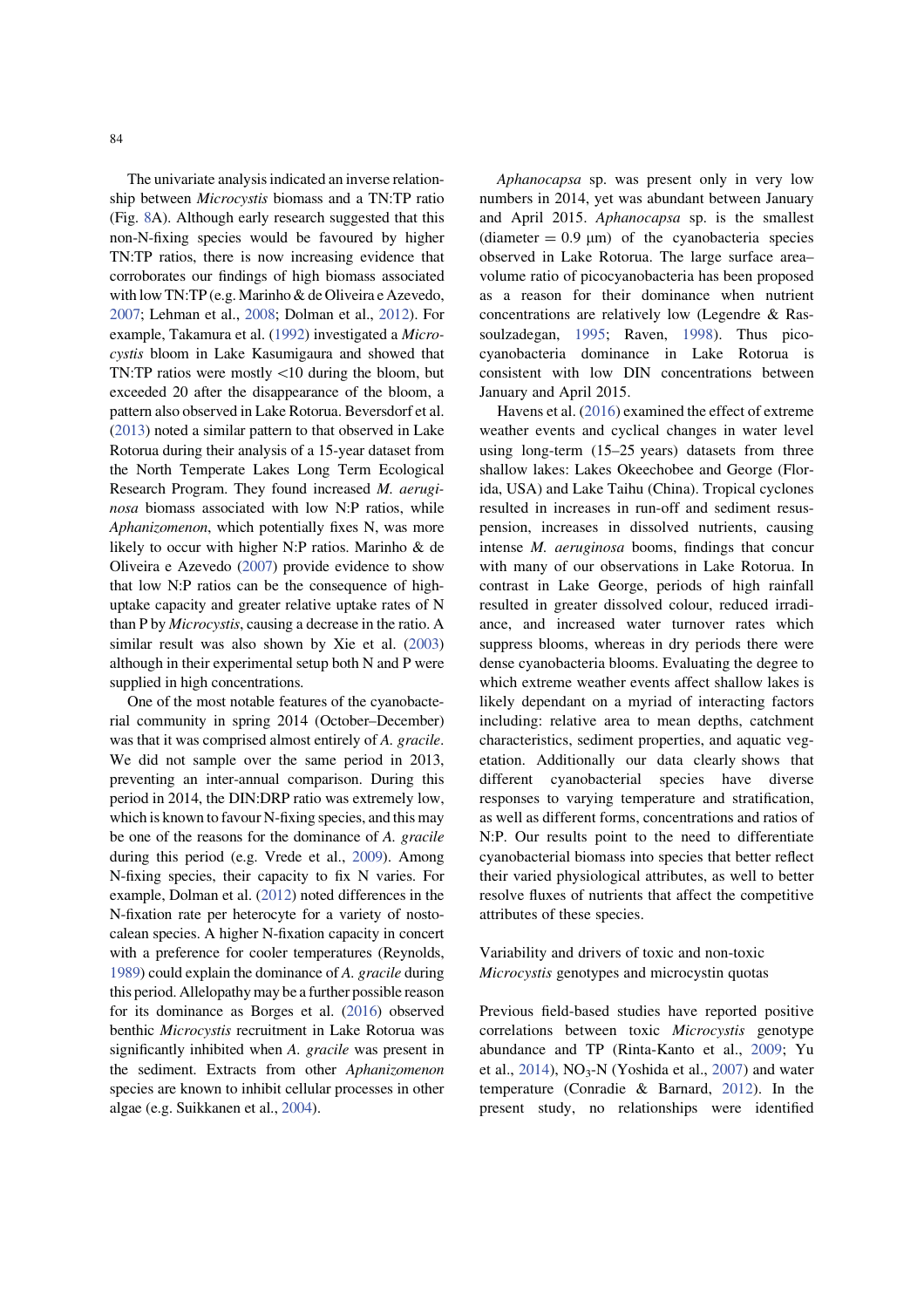between the abundance of toxic genotypes and M. aeruginosa biomass or the environmental variables included in our model. To avoid over-parameterising, the model only a limited set of variables were incorporated, including those previously identified as important (or integrators of them such as TN:TP and DIN:DRP). Based on the data in the present study and findings from previous research that indicate a range of environment variables (e.g. temperature, nutrients) influence the relative abundance of toxic and nontoxic genotypes, we suggest that predicting these shifts in cyanobacterial blooms will be extremely challenging. It is likely that variables that drive these changes vary temporally and spatially within and between lakes.

During this study, marked variability in microcystin quota  $(>200$ -fold change) was observed over relatively short time frames (ca. 2 weeks). Some of this variation may be attributed to a community shift within the microcystin-producing strains as differences can occur among toxic genotypes, with each producing different microcystin quotas and variants under the same conditions (Saker et al.,  $2005$ ; Krüger et al., 2010). As the QPCR assay used in this study only discriminates between toxic and non-toxic genotypes, no information on strain-level diversity was collected during the study.

The univariate modelling used in the present study identified a significant positive relationship between microcystin quotas and surface water temperature. This corroborates earlier reports suggesting that microcystin concentrations are maximal around 20–25°C (Van der Westhuizen & Eloff, 1985; Watanabe & Oishi, 1985; van der Westhuizen et al., 1986; Amé  $&$  Wunderlin, 2005) and highlights the possibility that predicted global increases in surface water temperature may lead to higher microcystin quotas. It is also possible that the higher surface water temperatures could select for toxin-producing strains which produce higher microcystin quotas, but as noted above we were not able to ascertain this using the QPCR assay.

The discrepancy between times of maximal Microcystis biovolumes, toxic genotype abundance, and microcystin quotas highlights the challenges for water managers trying to estimate periods of highest risk when relying solely on the cell concentration (or biovolume) data recommended by numerous guidelines (WHO, 2003; NHMRC, 2008; Wood et al., 2009). For example, the second highest total microcystin concentrations detected in a water sample (3.6  $\mu$ g l<sup>-1</sup>, 30 April 2014) occurred when Microcystis biovolumes were moderate  $(2.8 \text{ mm}^3 \text{ 1}^{-1})$ , the abundance of toxic genotypes was low (16%), and the microcystin quota was at intermediate levels  $(0.2 \text{ pg cell}^{-1})$ . To provide greater assurance in estimating risk from cyanotoxin exposure, parallel cyanobacterial identification, enumeration, and toxin analysis are recommended. These data are essential to enable a progression from current models of Microcystis biomass or specific physiological attributes of cyanobacteria (see Oliver et al., 2012), to in situ genotype composition and microcystin production, including how these variables might respond under predicted climatic change scenarios.

#### Conclusions

This study demonstrates the interactive effects that varying precipitation and temperature can have on physical, chemical, and biological parameters in shallow eutrophic lakes. The key differences observed in Lake Rotorua were higher  $NO<sub>3</sub>-N$  inputs during the wet summer, prolonged stratification, and increased DRP and low DIN concentrations in the drier warmer summer. Corresponding differences were observed in the cyanobacterial communities that reflected their varying physiological adaptations (e.g. N-fixation, nutrient uptake capacity, and temperature optima). No relationships between environmental parameters and shifts in toxic/non-toxic Microcystis genotypes were identified, although there was a positive relationship between temperature and microcystin quota. We suggest that while generalised prediction on how Microcystis biomass might alter under foreseen climate change scenarios are feasible, determining how genotype composition and microcystin production will vary is extremely challenging.

Acknowledgments This research was supported by the Marsden Fund of the Royal Society of New Zealand (12- UOW-087; Toxic in Crowds), the New Zealand Ministry of Business, Innovation and Employment (UOWX1503; Enhancing the Health and Resilience of New Zealand Lakes), the Royal Society of New Zealand International Research Staff Exchange Scheme Fellowship (MEAT Agreement 295223) and the Marie Curie International Research Staff Exchange Scheme Fellowship (PIRSES-GA-2011-295223). We thank Spencer and Thomas Kahu for sample collection, and the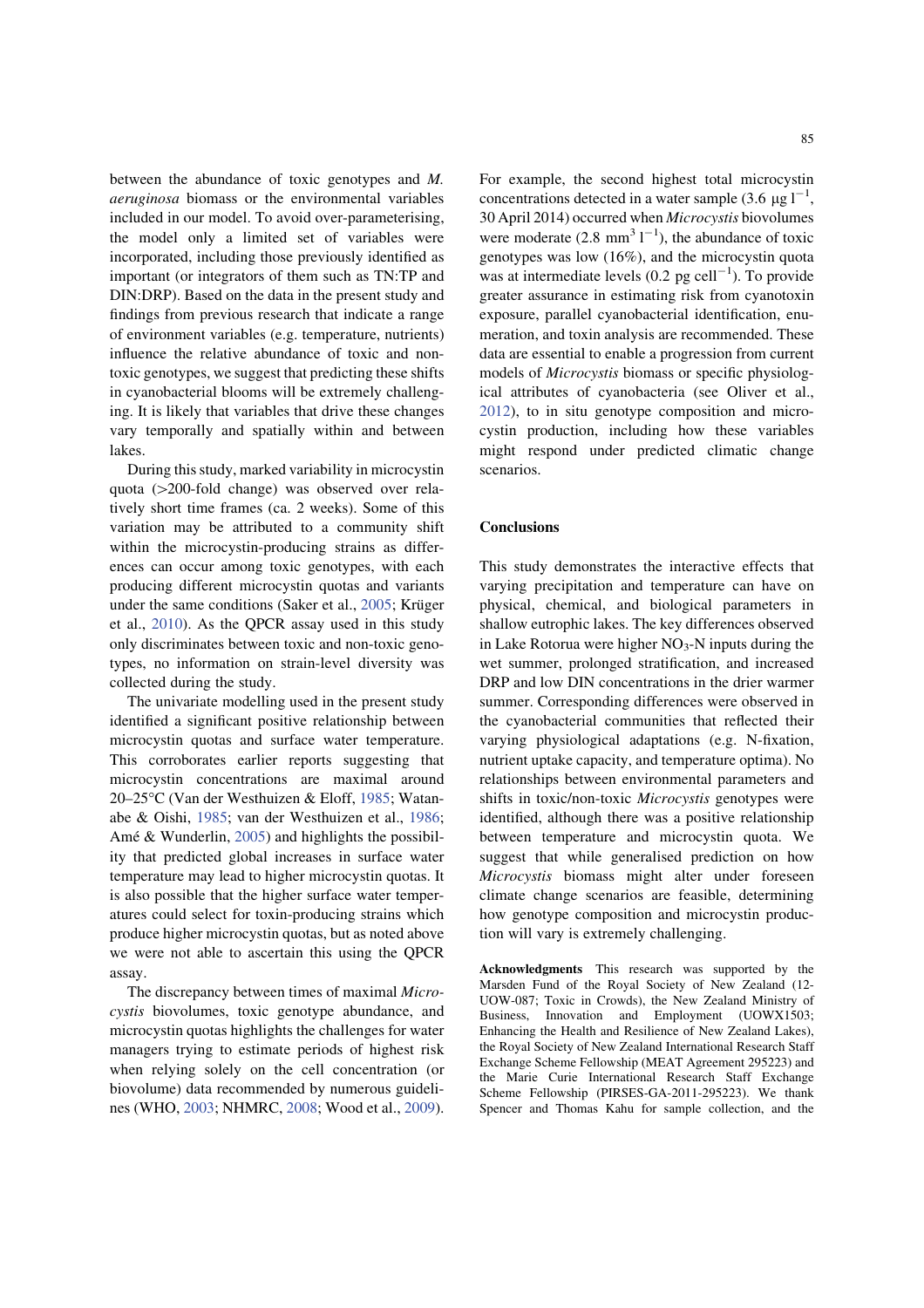Kahu family, Ngai Tahu and Environment Canterbury for allowing access to Lake Rotorua. We acknowledge Kati Doehring and Weimin Jiang (Cawthron) for assistance with Figs. 1 and 2, respectively.

#### References

- Ahn, C. Y., H. M. Oh & Y. S. Park, 2011. Evaluation of environmental factors on cyanobacterial bloom in eutrophic reservoir using artificial neural networks. Journal of Phycology 47: 495–504.
- Amé, M. & D. Wunderlin, 2005. Effects of iron, ammonium and temperature on microcystin content by a natural concentrated Microcystis aeruginosa population. Water, Air, and Soil Pollution 168: 235–248.
- Anderson, M., R. N. Gorley & K. R. Clarke, 2008. PERMA-NOVA+ for PRIMER: Guide to Software and Statistical Methods. PRIMER-E, Plymouth: 214 pp.
- APHA, 2005. Standard Methods for the Examination of Water and Wastewater, 21st edn. American Public Health Association (APHA), American Water Works Association (AWWA) and Water Environment Federation (WEF): 541 pp.
- Baker, P. D. & L. D. Fabbro, 2002. A Guide to the Identification of Common Blue-Green Algae (Cyanoprokaryotes) in Australian Freshwaters, 2nd edn. Cooperative Research Centre for Freshwater Ecology, Australia: 56 pp.
- Beversdorf, L. J., T. R. Miller & K. D. McMahon, 2013. The role of nitrogen fixation in cyanobacterial bloom toxicity in a temperate, eutrophic lake. PLoS One 8: e56103.
- Blomqvist, P., A. Petterson & P. Hyenstrand, 1994. Ammonium–nitrogen: a key regulatory factor causing dominance of non-nitrogen-fixing cyanobacteria in aquatic systems. Archiv für Hydrobiologie 132: 141-164.
- Bolch, C. J. S. & S. I. Blackburn, 1996. Isolation and purification of Australian isolates of the toxic cyanobacterium Microcystis aeruginosa Kütz. Journal of Applied Phycology 8: 5–13.
- Borges, H., S. A. Wood, J. Puddick, E. Blaney, I. Hawes, D. R. Dietrich & D. P. Hamilton, 2016. Intracellular, environmental and biotic interactions influence recruitment of benthic Microcystis(Cyanophyceae) in a shallow eutrophic lake. Journal of Plankton Research. doi:10.1093/plankt/ fbw046.
- Bormans, M., P. W. Ford & L. Fabbro, 2005. Spatial and temporal variability in cyanobacterial populations controlled by physical processes. Journal of Plankton Research 27: 61–70.
- Brookes, J. D. & C. C. Carey, 2011. Resilience to blooms. Science 334: 46–47.
- Cai, Y. & F. Kong, 2013. Diversity and dynamics of picocyanobacteria and the bloom-forming cyanobacteria in a large shallow eutrophic lake (Lake Chaohu, China). Journal of Limnology 72: 473–484.
- Carey, C. C., B. W. Ibelings, E. P. Hoffmann, D. P. Hamilton & J. D. Brookes, 2012. Eco-physiological adaptations that favour freshwater cyanobacteria in a changing climate. Water Research 46: 1394–1407.
- Chorus, I., 2001. Cyanotoxins Occurrence, Causes, Consequences. Springer Berlin Heidelberg, Berlin: 357 pp.
- Chorus, I. & L. Mur, 1999. Preventive measures. In Chorus, I. & J. Bartram (eds), Toxic Cyanobacteria in Water – A Guide to their Public Health Consequences, Monitoring and Management. E and FN Spon, London: 235–273.
- Chu, Z., X. Jin, N. Iwami & Y. Inamori, 2007. The effect of temperature on growth characteristics and competitions of Microcystis aeruginosa and Oscillatoria mougeotii in a shallow, eutrophic lake simulator system. In Qin, B., Z. Liu & K. Havens (eds), Eutrophication of Shallow Lakes with Special Reference to Lake Taihu, China. Springer, Dordrecht: 217–223.
- Clearwater, S. J., S. A. Wood, N. R. Phillips, S. M. Parkyn, R. van Ginkel & K. J. Thompson, 2014. Toxicity thresholds for juvenile freshwater mussels Echyridella menziesii and crayfish Paranephrops planifrons, after acute or chronic exposure to Microcystis sp. Environmental Toxicology 29: 487–502.
- Codd, G., L. Morrison & J. Metcalf, 2005. Cyanobacterial toxins: risk management for health protection. Toxicology and Applied Pharmacology 203: 264–272.
- Conley, D. J., H. W. Paerl, R. W. Howarth, D. F. Boesch, S. P. Seitzinger, K. E. Havens, C. Lancelot & G. E. Likens, 2009. Controlling eutrophication: nitrogen and phosphorus. Science 323: 1014–1015.
- Conradie, K. R. & S. Barnard, 2012. The dynamics of toxic Microcystis strains and microcystin production in two hypertrophic South African reservoirs. Harmful Algae 20:  $1 - 10$ .
- Dai, G. Z., J.-L. Shang & B. S. Qiu, 2012. Ammonia may play an important role in the succession of cyanobacterial blooms and the distribution of common algal species in shallow freshwater lakes. Global Change Biology 18: 1571–1581.
- Davis, T. W., D. L. Berry, G. L. Boyer & C. J. Gobler, 2009. The effects of temperature and nutrients on the growth and dynamics of toxic and non-toxic strains of Microcystis during cyanobacteria blooms. Harmful Algae 8: 715–725.
- Dolman, A. M., J. Rucker, F. R. Pick, J. Fastner, T. Rohrlack, U. Mischke & C. Wiedner, 2012. Cyanobacteria and cyanotoxins: the influence of nitrogen versus phosphorus. PLoS One 7: e38757.
- Dziallas, C. & H. P. Grossart, 2011. Increasing oxygen radicals and water temperature select for toxic Microcystissp. PLoS One 6: e25569.
- Fernández, C., V. Estrada & E. Parodi, 2015. Factors triggering cyanobacteria dominance and succession during blooms in a hypereutrophic drinking water supply reservoir. Water, Air, Soil and Pollution 226: 1–13.
- Flint, E., 1975. Phytoplankton in some New Zealand lakes. In Jolly, V. H. & J. M. Brown (eds), New Zealand Lakes. Auckland University Press, Auckland: 63–192.
- Garcia-Pichel, F., J. Belnap, S. Neuer & F. Schanz, 2003. Estimates of global cyanobacterial biomass and its distribution. Algological Studies 109: 213–227.
- Hamilton, D. P., S. A. Wood, D. R. Dietrich & J. Puddick, 2014. Costs of harmful blooms of freshwater cyanobacteria. In Sharma, N. K., A. K. Rai & S. J. Lucas (eds), Cyanobacteria: An Economic Perspective. Wiley, New York: 245–256.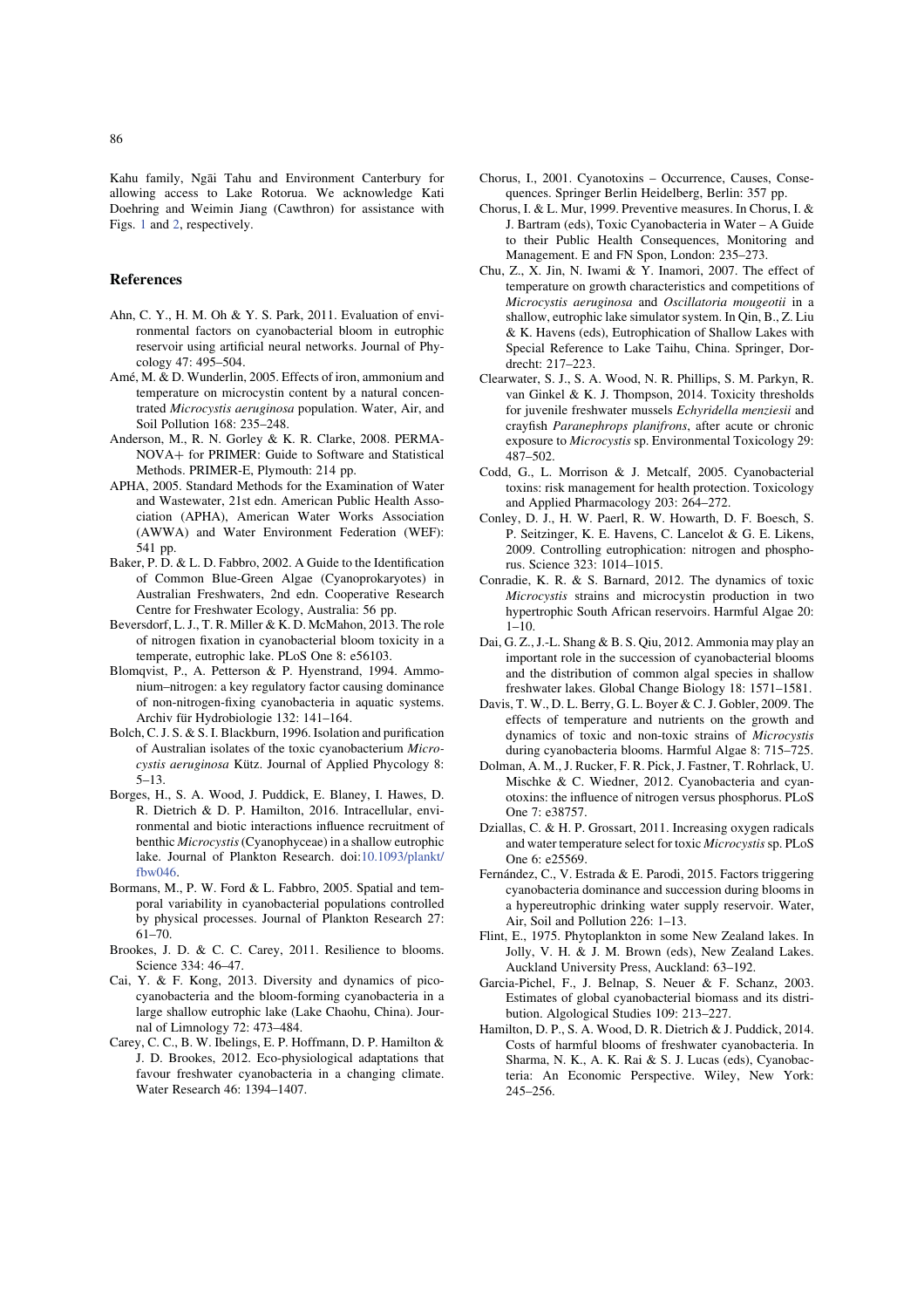- Harke, M. J. & C. J. Gobler, 2013. Global transcriptional responses of the toxic cyanobacterium, Microcystis aeruginosa, to nitrogen stress, phosphorus stress, and growth on organic matter. PLoS One 8: e69834.
- Harke, M. J., M. M. Steffen, C. J. Gobler, T. G. Otten, S. W. Wilhelm, S. A. Wood & H. W. Paerl, 2016. A review of the global ecology, genomics, and biogeography of the toxic cyanobacterium, Microcystis spp. Harmful Algae 54:  $4 - 20.$
- Haugland, R. A., S. C. Siefring, L. J. Wymer, K. P. Brenner & A. P. Dufour, 2005. Comparison of Enterococcus measurements in freshwater at two recreational beaches by quantitative polymerase chain reaction and membrane filter culture analysis. Water Research 39: 559–568.
- Havens, K., H. Paerl, E. Phlips, M. Zhu, J. Beaver & A. Srifa, 2016. Extreme weather events and climate variability provide a lens to how shallow lakes may respond to climate change. Water 8: 229.
- Horst, G. P., O. Sarnelle, J. D. White, S. K. Hamilton, R. B. Kaul & J. D. Bressie, 2014. Nitrogen availability increases the toxin quota of a harmful cyanobacterium, Microcystis aeruginosa. Water Research 54: 188–198.
- IPCC, 2007. Contribution of Working Group I to the Fourth Assessment Report of the Intergovernmental Panel on Climate Change. In Solomon, S., D. Qin, M. Manning, Z. Chen, M. Marquis, K. B. Averyt, M. Tignor & H. L. Miller (eds), Climate Change 2007: The Physical Science Basis. Cambridge University Press, Cambridge.
- Jacobsen, B. & P. Simonsen, 1993. Disturbance events affecting phytoplankton biomass, composition and species diversity in a shallow, eutrophic, temperate lake. In Padisák, J., C. S. Reynolds & U. Sommer (eds), Intermediate Disturbance Hypothesis in Phytoplankton Ecology. Springer, Dordrecht: 9–14.
- Jöhnk, K. D., J. E. F. Huisman, J. Sharples, B. E. N. Sommeijer, P. M. Visser & J. M. Stroom, 2008. Summer heatwaves promote blooms of harmful cyanobacteria. Global Change Biology 14: 495–512.
- Jones, G. J. & W. Poplawski, 1998. Understanding and management of cyanobacterial blooms in sub-tropical reservoirs of Queensland, Australia. Water Science and Technology 37: 161–168.
- Kleinteich, J., S. A. Wood, F. C. Kupper, A. Camacho, A. Quesada, T. Frickey & D. R. Dietrich, 2012. Temperaturerelated changes in polar cyanobacterial mat diversity and toxin production. Nature Climate Change 2: 356–360.
- Komárek, J. & K. Anagnostidis, 1999. Süßwasserflora von Mitteleuropa: Cyanoprokaryota 19/1. Teil: Chroococcales. Springer Spektrum, Berlin.
- Kosten, S., V. L. M. Huszar, E. Bécares, L. S. Costa, E. van Donk, L. A. Hansson, E. Jeppesen, C. Kruk, G. Lacerot, N. Mazzeo, L. De Meester, B. Moss, M. Lürling, T. Nõges, S. Romo & M. Scheffer, 2012. Warmer climates boost cyanobacterial dominance in shallow lakes. Global Change Biology 18: 118–126.
- Kouzminov, A., J. Ruck & S. A. Wood, 2007. New Zealand risk management approach for toxic cyanobacteria in drinking water. Australian and New Zealand Journal of Public Health 31: 275–281.
- Krüger, T., C. Wiegand, L. Kun, B. Luckas & S. Pflugmacher, 2010. More and more toxins around-analysis of

cyanobacterial strains isolated from Lake Chao (Anhui Province, China). Toxicon 56: 1520–1524.

- Kurmayer, R. & T. Kutzenberger, 2003. Application of realtime PCR for quantification of microcystin genotypes in a population of the toxic cyanobacterium Microcystis sp. Applied and Environmental Microbiology 69: 6723–6730.
- Laamanen, M. & H. Kuosa, 2005. Annual variability of biomass and heterocysts of the  $N_2$ -fixing cyanobacterium Aphanizomenon flos-aquae in the Baltic Sea with reference to Anabaena spp. and Nodularia spumigena. Boreal Environment Research 10: 19–30.
- Legendre, L. & F. Rassoulzadegan, 1995. Plankton and nutrient dynamics in marine waters. Ophelia 41: 153–172.
- Lehman, P. W., G. Boyer, M. Satchwell & S. Waller, 2008. The influence of environmental conditions on the seasonal variation of Microcystis cell density and microcystins concentration in San Francisco Estuary. Hydrobiologia 600: 187–204.
- Lewis, W. M. & W. A. Wurtsbaugh, 2008. Control of lacustrine phytoplankton by nutrients: erosion of the phosphorus paradigm. International Review of Hydrobiology 93: 446–465.
- Marinho, M. & S. M. F. de Oliveira e Azevedo, 2007. Influence of N/P ratio on competitive abilities for nitrogen and phosphorus by Microcystis aeruginosa and Aulacoseira distans. Aquatic Ecology 41: 525-533.
- McArdle, B. H. & M. J. Anderson, 2001. Fitting multivariate models to community data: a comment on distance-based redundancy analysis. Ecology 82: 290–297.
- McGregor, G. & L. D. Fabbro, 2001. A Guide to the Identification of Australian Freshwater Planktonic Chroococcales (Cyanoprokaryota/Cyanobacteria). Cooperative Research Centre for Freshwater Ecology, Australia: 61 pp.
- Mur, L. R., O. M. Skulberg & H. Utkilen, 1999. Cyanobacteria in the environment. In Chorus, I. & J. Bartram (eds), Toxic Cyanobacteria in Water: A Guide to Their Public Health Consequences, Monitoring and Management. Published on Behalf of the World Health Organisation by E and FN Spon, London: 15–40.
- NHMRC, 2008. Guidelines for Managing Risks in Recreational Water. National Health and Medical Research Council, Canberra.
- Ni, W. M., J. Y. Zhang, T. D. Ding, R. J. Stevenson & Y. M. Zhu, 2012. Environmental factors regulating cyanobacteria dominance and microcystin production in a subtropical lake within the Taihu watershed, China. Journal of Zhejiang University, SCIENCE A 13: 311–322.
- O'Neil, J. M., T. W. Davis, M. A. Burford & C. J. Gobler, 2012. The rise of harmful cyanobacteria blooms: the potential roles of eutrophication and climate change. Harmful Algae 14: 313–334.
- Oliver, R. L., D. P. Hamilton, J. D. Brookes & G. G. Ganf, 2012. Physiology, blooms and prediction of planktonic cyanobacteria. In Whitton, B. A. (ed.), Ecology of Cyanobacteria II: Their Diversity in Space and Time. Springer, Dordrecht: 155–194.
- Paerl, H. W., 2014. Mitigating harmful cyanobacterial blooms in a human- and climatically-impacted world. Life 4: 988–1012.
- Paerl, H. W. & J. Huisman, 2008. Blooms like it hot. Science 320: 57–58.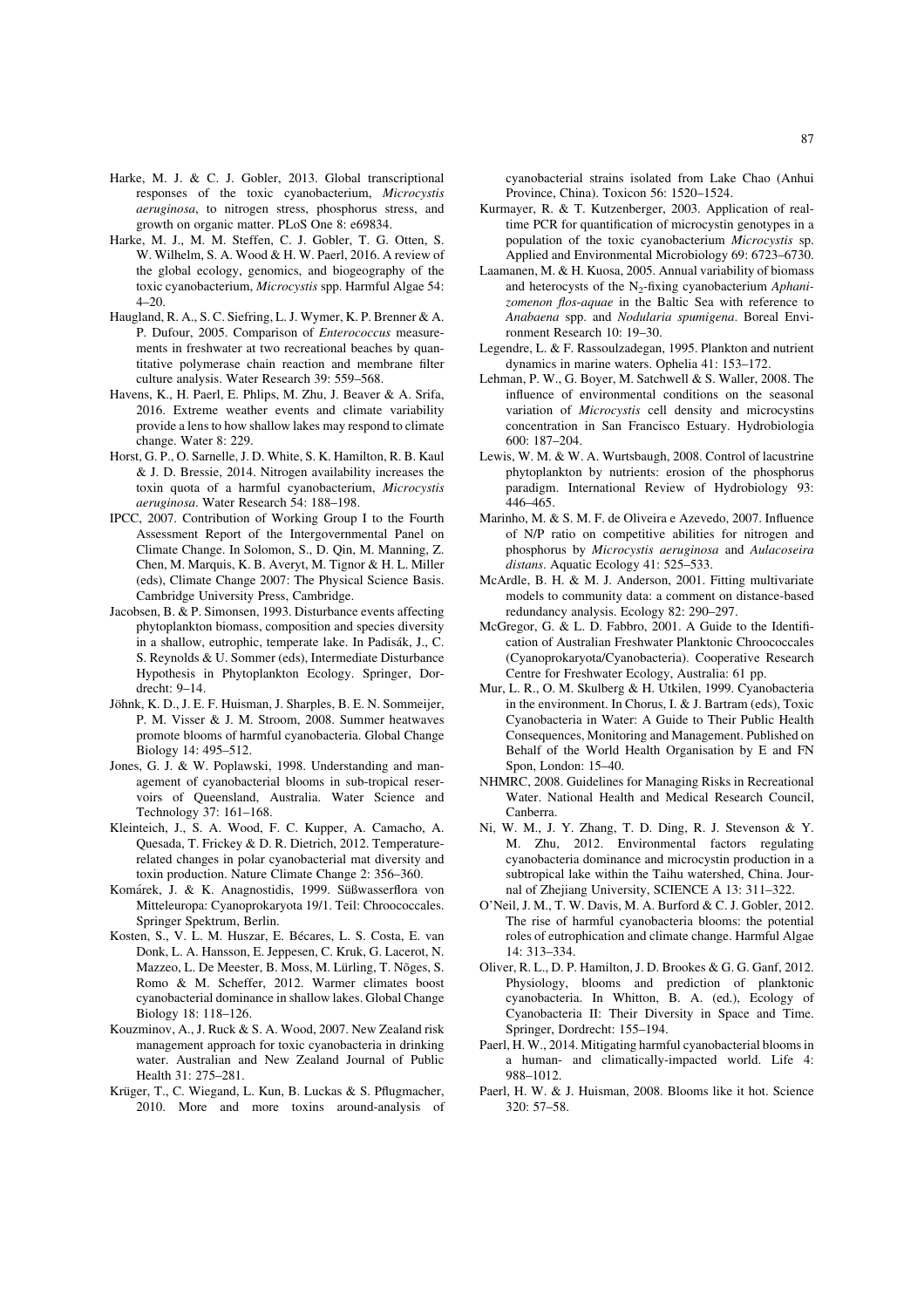- Paerl, H. W. & J. Huisman, 2009. Climate change: a catalyst for global expansion of harmful cyanobacterial blooms. Environmental Microbiology Reports 1: 27–37.
- Paerl, H. & T. Otten, 2013. Harmful cyanobacterial blooms: causes, consequences, and controls. Microbial Ecology 65: 995–1010.
- Paerl, H. W. & V. J. Paul, 2012. Climate change: links to global expansion of harmful cyanobacteria. Water Research 46: 1349–1363.
- Paerl, H., L. Valdes, A. Joyner, B. Peierls, M. Piehler, S. Riggs, R. Christian, L. Eby, L. Crowder, J. Ramus, E. Clesceri, C. Buzzelli & R. Luettich, 2006. Ecological response to hurricane events in the Pamlico Sound system, North Carolina, and implications for assessment and management in a regime of increased frequency. Estuaries and Coasts 29: 1033–1045.
- Pinheiro, J. & D. Bates, 2000. Mixed-Effects Models in S and S-PLUS. Springer, New York.
- R Development Core Team, 2014. R: A Language and Environment for Statistical Computing. R Foundation for Statistical Computing, Vienna [available on internet at http:// www.R-project.org/].
- Rajaniemi-Wacklin, P., A. Rantala, P. Kuuppo, K. Haukka & K. Sivonen, 2008. Cyanobacterial community composition in shallow, eutrophic Lake Tuusulanjärvi studied by microscopy, strain isolation, DGGE and cloning. Algological Studies 126: 137–157.
- Raven, J. A., 1998. The twelfth Tansley Lecture. Small is beautiful: the picophytoplankton. Functional Ecology 12: 503–513.
- Reichwaldt, E. S. & A. Ghadouani, 2012. Effects of rainfall patterns on toxic cyanobacterial blooms in a changing climate: between simplistic scenarios and complex dynamics. Water Research 46: 1372–1393.
- Reynolds, C. S., 1989. Physical determinants of phytoplankton succession. In Sommer, U. (ed.), Plankton Ecology. Springer Berlin Heidelberg, Berlin: 9–56.
- Reynolds, C. S., 2006. The Ecology of Phytoplankton. Cambridge University Press, Cambridge.
- Rinta-Kanto, J. M., E. A. Konopko, J. M. DeBruyn, R. A. Bourbonniere, G. L. Boyer & S. W. Wilhelm, 2009. Lake Erie Microcystis: relationship between microcystin production, dynamics of genotypes and environmental parameters in a large lake. Harmful Algae 8: 665–673.
- Rogers, S., 2014. Investigation of microcystin processing, production and export by Microcystis sp. Masters of Science Thesis, University of Waikato, Hamilton.
- Rueckert, A. & S. C. Cary, 2009. Use of an armored RNA standard to measure microcystin synthetase E gene expression in toxic Microcystis sp. by reverse-transcription QPCR. Limnology and Oceanography: Methods 7: 509–520.
- Saker, M. L., J. Fastner, E. Dittmann, G. Christiansen & V. M. Vasconcelos, 2005. Variation between strains of the cyanobacterium Microcystis aeruginosa isolated from a Portuguese river. Journal of Applied Microbiology 99: 749–757.
- Schindler, D. W., R. E. Hecky, D. L. Findlay, M. P. Stainton, B. R. Parker, M. J. Paterson, K. G. Beaty, M. Lyng & S. E. M. Kasian, 2008. Eutrophication of lakes cannot be controlled by reducing nitrogen input: results of a 37-year whole-

ecosystem experiment. Proceedings of the National Academy of Sciences of USA 105: 11254–11258.

- Smith, V. H., 1983. Low nitrogen to phosphorus ratios favor dominance by blue-green algae in lake phytoplankton. Science 221: 669–671.
- Smith, V. H., 2003. Eutrophication of freshwater and coastal marine ecosystems a global problem. Environmental Science and Pollution Research 10: 126–139.
- Smith, V. H., S. A. Wood, C. G. McBride, J. Atalah, D. P. Hamilton & J. Abell, 2016. Phosphorus and nitrogen loading restraints are essential for successful eutrophication control of Lake Rotorua, New Zealand. Inland Waters 6: 273–283.
- Steffensen, D. A., 2008. Economic cost of cyanobacterial blooms. Advances in Experimental Medicine and Biology 619: 855–865.
- Suikkanen, S., G. O. Fistarol & E. Granéli, 2004. Allelopathic effects of the Baltic cyanobacteria Nodularia spumigena, Aphanizomenon flos-aquae and Anabaena lemmermannii on algal monocultures. Journal of Experimental Marine Biology and Ecology 308: 85–101.
- Sun, J. & D. Liu, 2003. Geometric models for calculating cell biovolume and surface area for phytoplankton. Journal of Plankton Research 25: 1331–1346.
- Takamura, N., T. Iwakuma & M. Yasuno, 1987. Uptake of 13C and 15N (ammonium, nitrate and urea) by Microcystis in Lake Kasumigaura. Journal of Plankton Research 9: 151–165.
- Takamura, N., A. Otsuki, M. Aizaki & Y. Nojiri, 1992. Phytoplankton species shift accompanied by transition from nitrogen dependence to phosphorus dependence of primary production in Lake Kasumigaura, Japan. Archiv für Hydrobiologie 124: 129–148.
- Tóth, L. G. & J. Padisák, 1986. Meteorological factors affecting the bloom of Anabaenopsis raciborskii Wolosz. (Cyanophyta: Hormogonales) in the shallow Lake Balaton, Hungary. Journal of Plankton Research 8: 353–363.
- Trolle, D., D. P. Hamilton, C. A. Pilditch, I. C. Duggan & E. Jeppesen, 2010. Predicting the effects of climate change on trophic status of three morphologically varying lakes: implications for lake restoration and management. Environmental Modelling and Software 26: 354–370.
- Utermöhl, H., 1958. Towards a perfection of quantitative phytoplankton methodology. Verhandlungen der Internationalen Vereinigung für Theoretische und Angewandte Limnologie 9: 1–38.
- Vaitomaa, J., A. Rantala, K. Halinen, L. Rouhiainen, P. Tallberg, L. Mokelke & K. Sivonen, 2003. Quantitative realtime PCR for determination of microcystin synthetase E copy numbers for Microcystis and Anabaena in lakes. Applied and Environmental Microbiology 69: 7289–7297.
- Van de Waal, D. B., J. M. Verspagen, J. F. Finke, V. Vournazou, A. K. Immers, W. E. Kardinaal, L. Tonk, S. Becker, E. Van Donk, P. M. Visser & J. Huisman, 2011. Reversal in competitive dominance of a toxic versus non-toxic cyanobacterium in response to rising  $CO<sub>2</sub>$ . The ISME Journal 5: 1438–1450.
- Van der Westhuizen, A. J. & J. N. Eloff, 1985. Effect of temperature and light on the toxicity and growth of the bluegreen alga Microcystis aeruginosa (UV-006). Planta 163: 55–59.